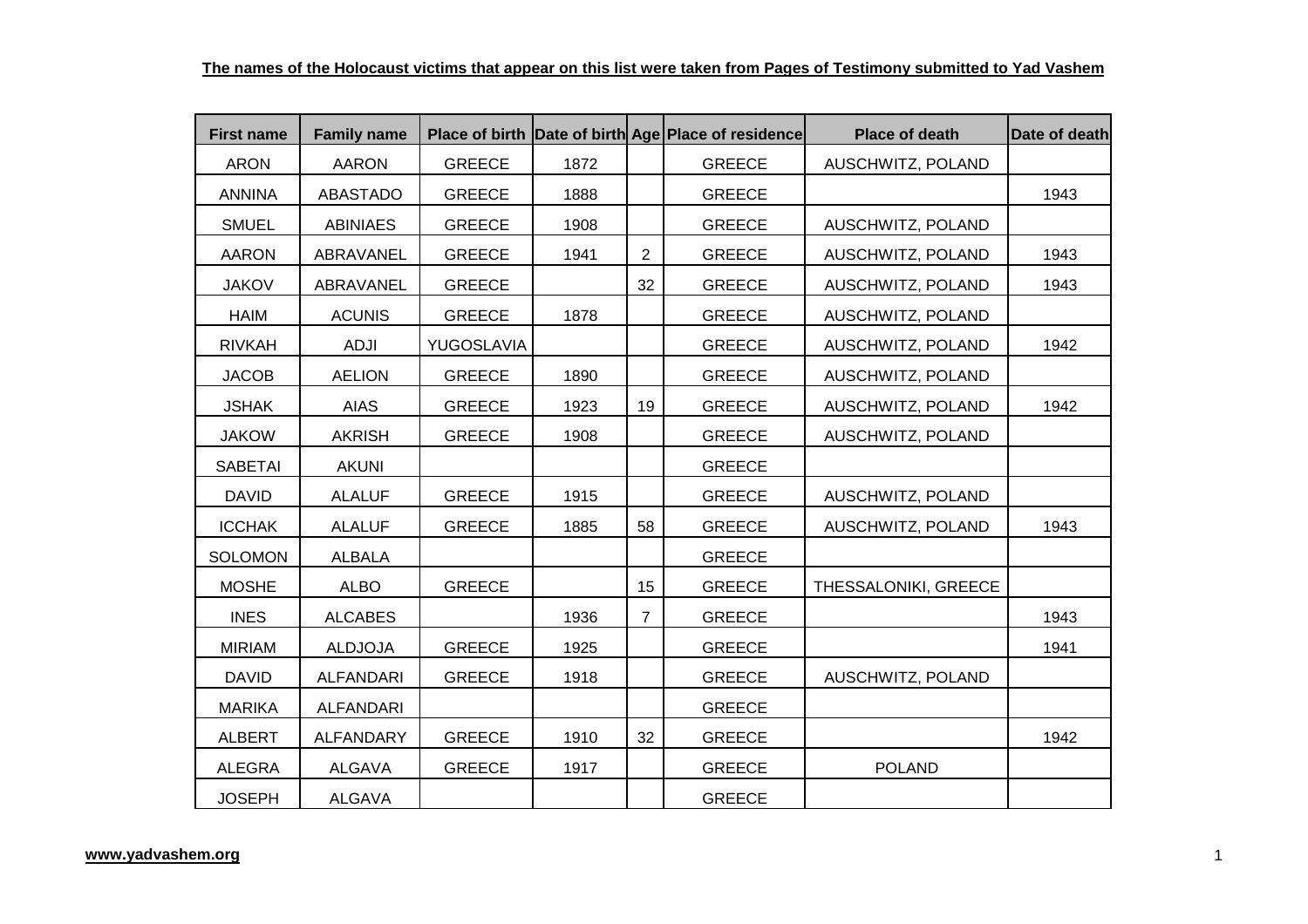| <b>First name</b> | <b>Family name</b> |               |      |    | Place of birth Date of birth Age Place of residence | <b>Place of death</b> | Date of death |
|-------------------|--------------------|---------------|------|----|-----------------------------------------------------|-----------------------|---------------|
| <b>YEHUDA</b>     | <b>ALGAVA</b>      | <b>GREECE</b> |      | 3  | <b>GREECE</b>                                       | <b>POLAND</b>         |               |
| <b>VIDA</b>       | <b>ALGAZY</b>      | <b>GREECE</b> |      |    | <b>GREECE</b>                                       | TREBLINKA, POLAND     |               |
| <b>DUDU</b>       | <b>ALHANATI</b>    |               |      |    | <b>GREECE</b>                                       |                       |               |
| <b>LUNA</b>       | <b>ALKABEZ</b>     | <b>GREECE</b> | 1913 |    | <b>GREECE</b>                                       | AUSCHWITZ, POLAND     |               |
| <b>ALBERT</b>     | <b>ALLALOW</b>     | <b>GREECE</b> | 1916 | 26 | <b>GREECE</b>                                       | AUSCHWITZ, POLAND     | 1942          |
| <b>KORDELIA</b>   | <b>ALLALUF</b>     |               |      |    | <b>GREECE</b>                                       |                       |               |
| <b>SABTAI</b>     | <b>ALMOSLINO</b>   | <b>GREECE</b> |      |    | <b>GREECE</b>                                       | <b>POLAND</b>         |               |
| <b>RACHEL</b>     | <b>ALMOSNINO</b>   | <b>GREECE</b> | 1902 | 40 | <b>GREECE</b>                                       | <b>POLAND</b>         | 1942          |
| <b>JANNA</b>      | <b>ALTABE</b>      | <b>GREECE</b> |      |    | <b>GREECE</b>                                       | TREBLINKA, POLAND     |               |
| <b>BUENA</b>      | <b>ALTZOYA</b>     | <b>GREECE</b> |      |    | <b>GREECE</b>                                       | TREBLINKA, POLAND     |               |
| <b>SIMTOW</b>     | <b>ALVO</b>        | <b>GREECE</b> | 1910 |    | <b>GREECE</b>                                       | AUSCHWITZ, POLAND     | 1942          |
| ABRAHAM           | AMAR               | <b>GREECE</b> | 1918 |    | <b>GREECE</b>                                       | AUSCHWITZ, POLAND     |               |
| <b>DOUKA</b>      | AMAR               | <b>GREECE</b> | 1906 |    | <b>GREECE</b>                                       | <b>POLAND</b>         |               |
| <b>SEHAYA</b>     | AMAR               |               |      |    | <b>GREECE</b>                                       |                       |               |
| <b>SARA</b>       | <b>AMARILIO</b>    | <b>GREECE</b> |      | 15 | <b>GREECE</b>                                       | AUSCHWITZ, POLAND     |               |
| <b>DAVID</b>      | AMBRAM             | <b>GREECE</b> | 1893 | 50 | <b>GREECE</b>                                       | AUSCHWITZ, POLAND     | 1943          |
| <b>JANJA</b>      | <b>AMIR</b>        | <b>GREECE</b> | 1890 | 53 | <b>GREECE</b>                                       | AUSCHWITZ, POLAND     | 1943          |
| <b>ELIAU</b>      | ANDZHEL            |               |      |    | <b>GREECE</b>                                       |                       |               |
| <b>MIHAIL</b>     | ANDZHEL            |               |      |    | <b>GREECE</b>                                       |                       |               |
| <b>DAVID</b>      | <b>ANGEL</b>       | <b>GREECE</b> |      | 17 | <b>GREECE</b>                                       | <b>POLAND</b>         | 1942          |
| <b>ESTER</b>      | <b>ANGEL</b>       | <b>GREECE</b> | 1922 |    | <b>GREECE</b>                                       | AUSCHWITZ, POLAND     | 1942          |
| <b>LEON</b>       | <b>ANGEL</b>       | <b>GREECE</b> |      | 27 | <b>GREECE</b>                                       | THESSALONIKI, GREECE  |               |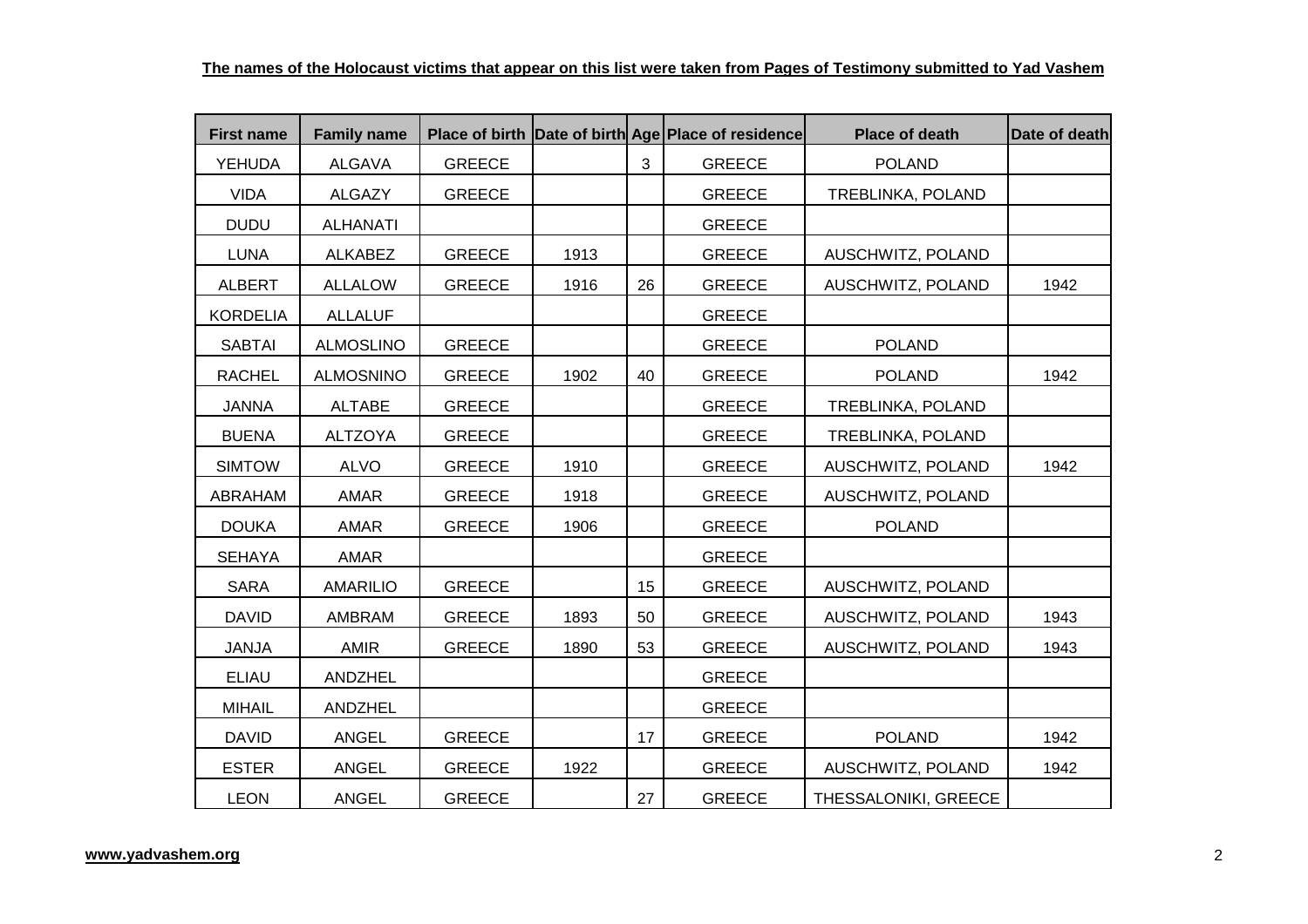| <b>First name</b> | <b>Family name</b> |               |      |    | Place of birth Date of birth Age Place of residence | <b>Place of death</b> | Date of death |
|-------------------|--------------------|---------------|------|----|-----------------------------------------------------|-----------------------|---------------|
| <b>RACHEL</b>     | <b>ANGEL</b>       | <b>GREECE</b> |      | 15 | <b>GREECE</b>                                       | <b>POLAND</b>         | 1940          |
| <b>SHLOMO</b>     | <b>ANGEL</b>       | <b>GREECE</b> | 1917 |    | <b>GREECE</b>                                       | AUSCHWITZ, POLAND     |               |
| SOSANA            | <b>ARAMA</b>       | <b>GREECE</b> |      |    | <b>GREECE</b>                                       | AUSCHWITZ, POLAND     |               |
| <b>BENJAMIN</b>   | <b>ARARI</b>       | <b>GREECE</b> | 1912 |    | <b>GREECE</b>                                       | AUSCHWITZ, POLAND     |               |
| <b>MATILDA</b>    | <b>ARDITI</b>      | <b>GREECE</b> | 1912 |    | <b>GREECE</b>                                       | WARSZAWA "POLAND      | 1942          |
| <b>IDA</b>        | <b>ARDITTI</b>     | <b>GREECE</b> | 1980 | 35 | <b>GREECE</b>                                       | AUSCHWITZ, POLAND     | 1943          |
| <b>ALEGRA</b>     | <b>AREMA</b>       | <b>GREECE</b> | 1913 | 28 | <b>GREECE</b>                                       | THESSALONIKI, GREECE  |               |
| <b>HANNA</b>      | <b>ARIRA</b>       |               |      |    | <b>GREECE</b>                                       |                       |               |
| <b>DAISY</b>      | <b>ARUCH</b>       | <b>GREECE</b> |      | 16 | <b>GREECE</b>                                       | AUSCHWITZ, POLAND     | 1943          |
| <b>MOSHE</b>      | <b>ARUCH</b>       | <b>GREECE</b> |      | 10 | <b>GREECE</b>                                       | AUSCHWITZ, POLAND     | 1943          |
| SOL               | <b>ARUH</b>        |               |      |    | <b>GREECE</b>                                       |                       |               |
| <b>NIKA</b>       | <b>ASCHER</b>      | <b>GREECE</b> | 1915 | 28 | <b>GREECE</b>                                       | AUSCHWITZ, POLAND     | 1943          |
| <b>ALBERT</b>     | <b>ASER</b>        | <b>GREECE</b> | 1921 |    | <b>GREECE</b>                                       | AUSCHWITZ, POLAND     |               |
| <b>MERU</b>       | <b>ASER</b>        | <b>GREECE</b> | 1885 |    | <b>GREECE</b>                                       | AUSCHWITZ, POLAND     |               |
| <b>MORDECHAI</b>  | <b>ASKENAZY</b>    | <b>GREECE</b> | 1922 |    | <b>GREECE</b>                                       |                       |               |
| <b>MOISE</b>      | <b>ASSAEL</b>      | <b>GREECE</b> |      | 55 | <b>GREECE</b>                                       | AUSCHWITZ, POLAND     | 1943          |
| <b>CLARA</b>      | <b>ASSEO</b>       | <b>GREECE</b> |      |    | <b>GREECE</b>                                       |                       |               |
| <b>ALLEGRI</b>    | <b>ASSER</b>       |               |      |    | <b>GREECE</b>                                       |                       |               |
| <b>ESTER</b>      | <b>ASZKENAZI</b>   | <b>GREECE</b> | 1924 | 18 | <b>GREECE</b>                                       | AUSCHWITZ, POLAND     | 1942          |
| <b>JACOV</b>      | <b>ATAS</b>        | <b>GREECE</b> | 1924 |    | <b>GREECE</b>                                       | AUSCHWITZ, POLAND     |               |
| <b>MUIS</b>       | <b>ATAS</b>        | <b>GREECE</b> | 1910 |    | <b>GREECE</b>                                       | AUSCHWITZ, POLAND     |               |
| <b>HANE</b>       | <b>ATIAS</b>       | <b>GREECE</b> | 1900 |    | <b>GREECE</b>                                       | AUSCHWITZ, POLAND     |               |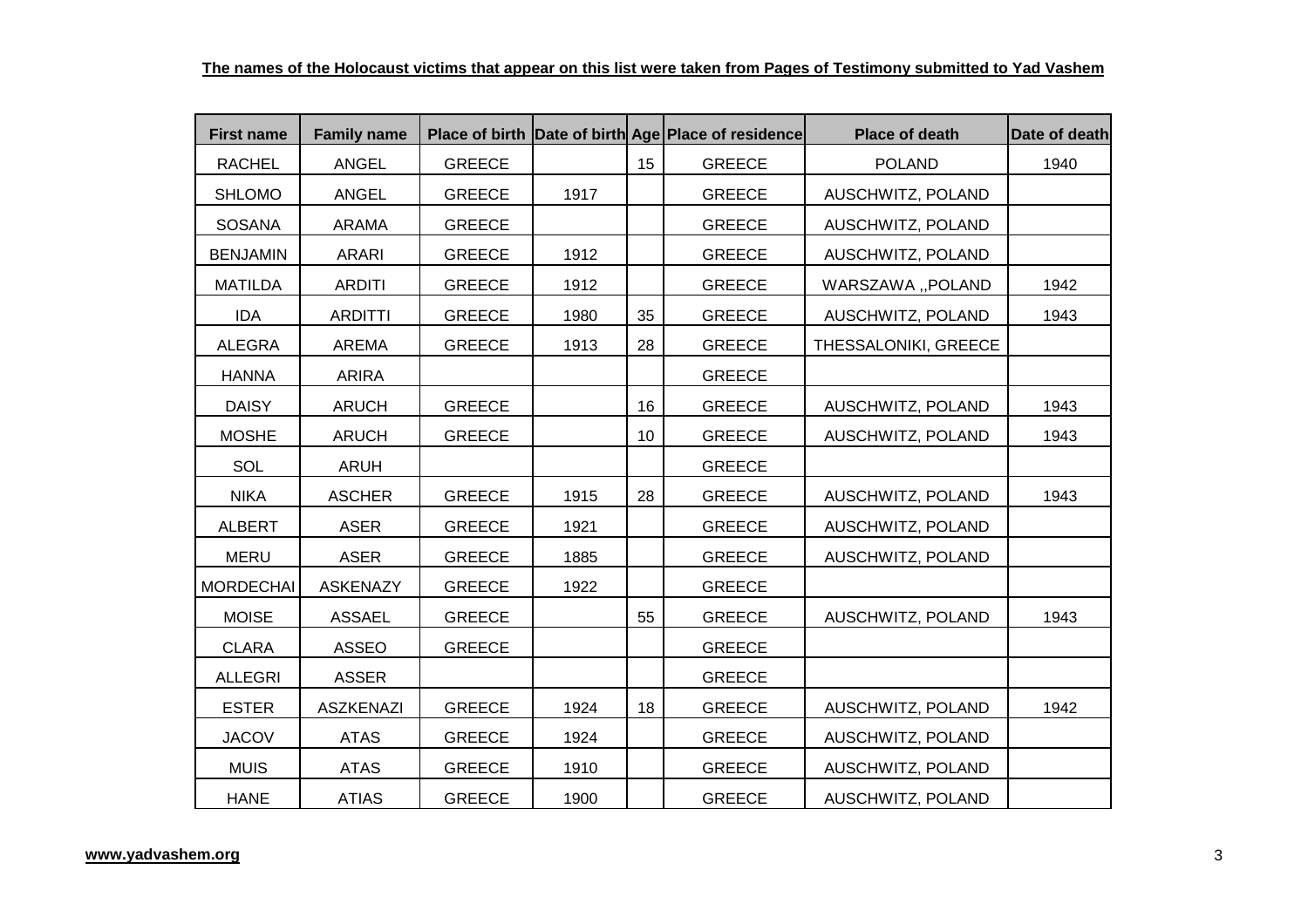| <b>First name</b> | <b>Family name</b> |                 |      |             | Place of birth Date of birth Age Place of residence | <b>Place of death</b> | Date of death |
|-------------------|--------------------|-----------------|------|-------------|-----------------------------------------------------|-----------------------|---------------|
| <b>YOSEF</b>      | <b>ATOUN</b>       | <b>GREECE</b>   |      | 35          | <b>GREECE</b>                                       | AUSCHWITZ, POLAND     | 1942          |
| <b>AVRAM</b>      | <b>ATTIAS</b>      | <b>GREECE</b>   |      |             | <b>GREECE</b>                                       | AUSCHWITZ, POLAND     | 1942          |
| <b>TOVA</b>       | <b>AVLA</b>        | <b>GREECE</b>   | 1900 |             | <b>GREECE</b>                                       | <b>POLAND</b>         |               |
| ABRAHAM           | <b>AZARIA</b>      | <b>GREECE</b>   | 1910 | 32          | <b>GREECE</b>                                       | <b>POLAND</b>         | 1942          |
| <b>MOCHE</b>      | <b>AZOUS</b>       | <b>GREECE</b>   |      | $\mathbf 1$ | <b>GREECE</b>                                       | TREBLINKA, POLAND     |               |
| <b>ROSA</b>       | <b>BACHAR</b>      | <b>GREECE</b>   | 1922 |             | <b>GREECE</b>                                       | AUSCHWITZ, POLAND     | 1942          |
| <b>NISSIM</b>     | <b>BAHAR</b>       | <b>GREECE</b>   |      | 25          | <b>GREECE</b>                                       | AUSCHWITZ, POLAND     |               |
| <b>JUDA</b>       | <b>BAJA</b>        | <b>GREECE</b>   |      | 54          | <b>GREECE</b>                                       |                       |               |
| ANI               | <b>BALAALI</b>     | <b>GREECE</b>   | 1885 |             | <b>GREECE</b>                                       |                       |               |
| <b>YOSEF</b>      | <b>BALLELI</b>     | <b>GREECE</b>   | 1908 |             | <b>GREECE</b>                                       | AUSCHWITZ, POLAND     |               |
| <b>LEA</b>        | <b>BARAHAIM</b>    | <b>GREECE</b>   |      |             | <b>GREECE</b>                                       | TREBLINKA, POLAND     |               |
| <b>JAKOB</b>      | <b>BARUCH</b>      | <b>GREECE</b>   | 1888 |             | <b>GREECE</b>                                       | THESSALONIKI, GREECE  |               |
| <b>ISAAC</b>      | <b>BARZILAI</b>    | <b>GREECE</b>   | 1900 |             | <b>GREECE</b>                                       |                       |               |
| <b>MOCHE</b>      | <b>BARZILAY</b>    | <b>GREECE</b>   | 1906 |             | <b>GREECE</b>                                       | AUSCHWITZ, POLAND     |               |
| <b>ISAK</b>       | <b>BAZA</b>        | <b>GREECE</b>   | 1895 |             | <b>GREECE</b>                                       | AUSCHWITZ, POLAND     | 1942          |
| <b>MUIS</b>       | <b>BEHAR</b>       | <b>BULGARIA</b> | 1907 |             | <b>GREECE</b>                                       | AUSCHWITZ, POLAND     |               |
| <b>LORA</b>       | <b>BEJA</b>        | <b>GREECE</b>   |      | 17          | <b>GREECE</b>                                       | AUSCHWITZ, POLAND     | 1943          |
| <b>JOHANAN</b>    | <b>BELELI</b>      |                 | 1875 |             | <b>GREECE</b>                                       |                       |               |
| <b>YAFA</b>       | <b>BELELI</b>      | <b>GREECE</b>   | 1919 |             | <b>GREECE</b>                                       | AUSCHWITZ, POLAND     |               |
| <b>ELIE</b>       | <b>BEN-SUSSON</b>  | <b>GREECE</b>   |      |             | <b>GREECE</b>                                       |                       | 1943          |
| <b>ESTHER</b>     | <b>BEN ISAAC</b>   | <b>GREECE</b>   |      |             | <b>GREECE</b>                                       | AUSCHWITZ, POLAND     | 1942          |
| <b>BIENVENIDA</b> | <b>BENALTABE</b>   | <b>GREECE</b>   |      |             | <b>GREECE</b>                                       | TREBLINKA, POLAND     |               |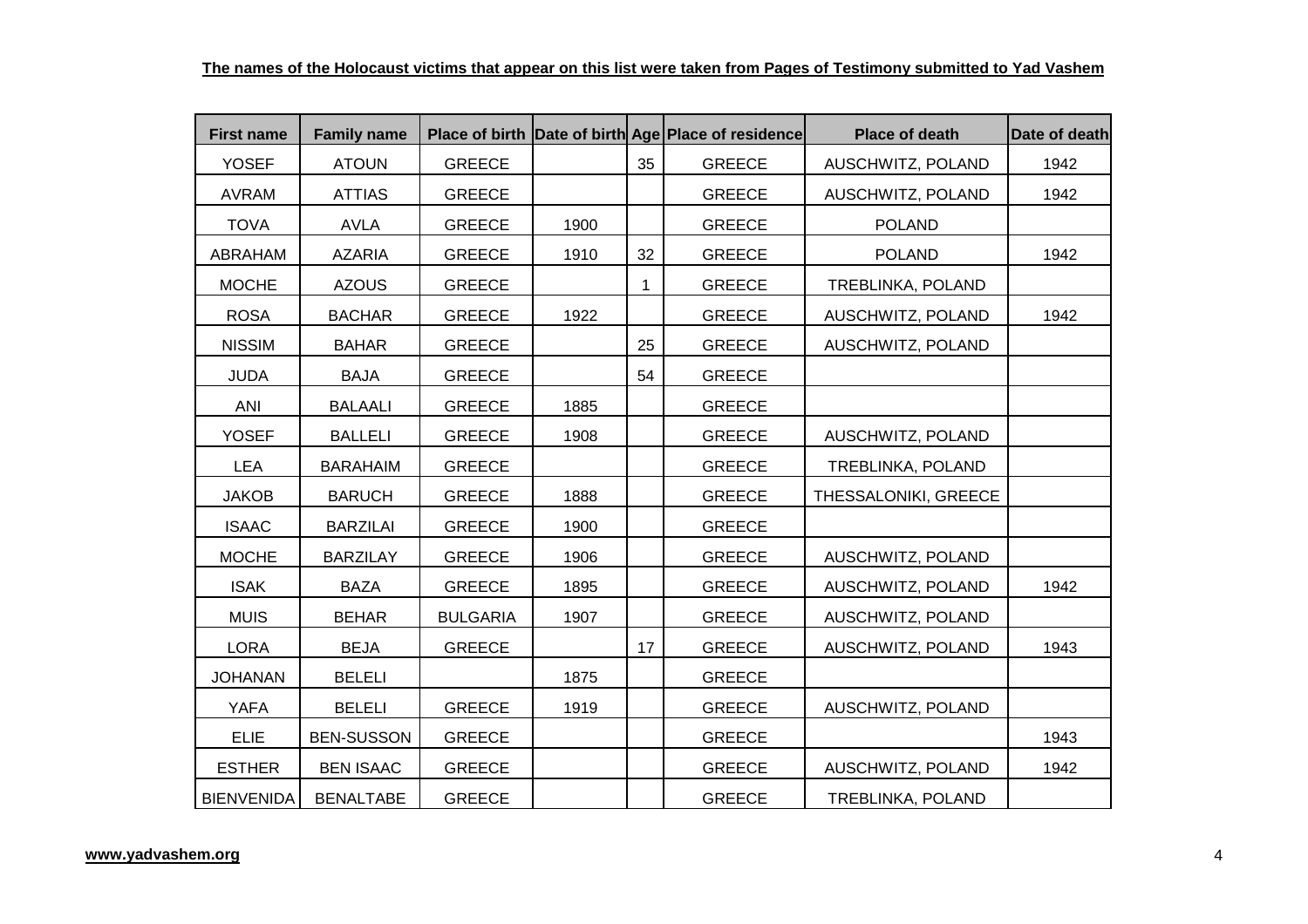| <b>First name</b> | <b>Family name</b> |               |      |    | Place of birth Date of birth Age Place of residence | <b>Place of death</b> | Date of death |
|-------------------|--------------------|---------------|------|----|-----------------------------------------------------|-----------------------|---------------|
| LAZAR             | <b>BENATAN</b>     |               |      |    | <b>GREECE</b>                                       |                       |               |
| <b>JOSEF</b>      | <b>BENFORDO</b>    | <b>GREECE</b> |      | 51 | <b>GREECE</b>                                       | AUSCHWITZ, POLAND     | 1942          |
| <b>SMUEL</b>      | <b>BENIASZ</b>     | <b>GREECE</b> | 1910 |    | <b>GREECE</b>                                       | AUSCHWITZ, POLAND     |               |
| <b>AVRAM</b>      | <b>BENMAYOR</b>    |               |      |    | <b>GREECE</b>                                       |                       |               |
| <b>ISAAK</b>      | <b>BENRUBI</b>     |               |      |    | <b>GREECE</b>                                       |                       |               |
| <b>WITALI</b>     | <b>BENRUBI</b>     |               |      | 50 | <b>GREECE</b>                                       |                       |               |
| YAKAB             | <b>BENVENISHTI</b> | <b>GREECE</b> | 1880 |    | <b>GREECE</b>                                       |                       |               |
| <b>ALBERT</b>     | <b>BENVENISTE</b>  | <b>GREECE</b> | 1898 |    | <b>GREECE</b>                                       | AUSCHWITZ, POLAND     | 1943          |
| <b>DIAMANTE</b>   | <b>BENVENISTE</b>  | <b>GREECE</b> | 1860 | 82 | <b>GREECE</b>                                       |                       | 1942          |
| <b>MOSHE</b>      | <b>BENVENISTE</b>  | <b>GREECE</b> | 1885 |    | <b>GREECE</b>                                       |                       |               |
| <b>YOSSEF</b>     | <b>BENVENISTE</b>  | <b>GREECE</b> |      |    | <b>GREECE</b>                                       | TREBLINKA, POLAND     |               |
| <b>HAIM</b>       | <b>BENWENISTI</b>  | <b>GREECE</b> | 1886 |    | <b>GREECE</b>                                       | AUSCHWITZ, POLAND     |               |
| <b>MATHILDE</b>   | <b>BERACHA</b>     | <b>GREECE</b> | 1916 |    | <b>GREECE</b>                                       |                       | 1943          |
| <b>ANNETTA</b>    | <b>BESSOS</b>      | <b>GREECE</b> |      |    | <b>GREECE</b>                                       | AUSCHWITZ, POLAND     | 1943          |
| <b>LUNA</b>       | <b>BEZA</b>        | <b>GREECE</b> |      |    | <b>GREECE</b>                                       | AUSCHWITZ, POLAND     |               |
| <b>MOISE</b>      | <b>BINNOUN</b>     | <b>GREECE</b> |      | 49 | <b>GREECE</b>                                       | AUSCHWITZ, POLAND     |               |
| <b>AVRAM</b>      | <b>BIWAS</b>       | <b>GREECE</b> | 1885 |    | <b>GREECE</b>                                       | AUSCHWITZ, POLAND     |               |
| <b>VIDA</b>       | <b>BOUENNO</b>     | <b>GREECE</b> |      |    | <b>GREECE</b>                                       | TREBLINKA, POLAND     |               |
| <b>AVRAM</b>      | <b>BOURLA</b>      | <b>GREECE</b> | 1911 |    | <b>GREECE</b>                                       |                       | 1941          |
| <b>SIMANTOV</b>   | <b>BOURLA</b>      | <b>GREECE</b> |      |    | <b>GREECE</b>                                       | AUSCHWITZ, POLAND     |               |
| <b>OWADJA</b>     | <b>BRADA</b>       | <b>GREECE</b> |      | 60 | <b>GREECE</b>                                       | AUSCHWITZ, POLAND     | 1941          |
| LILI              | <b>BRUDO</b>       |               |      |    | <b>GREECE</b>                                       |                       |               |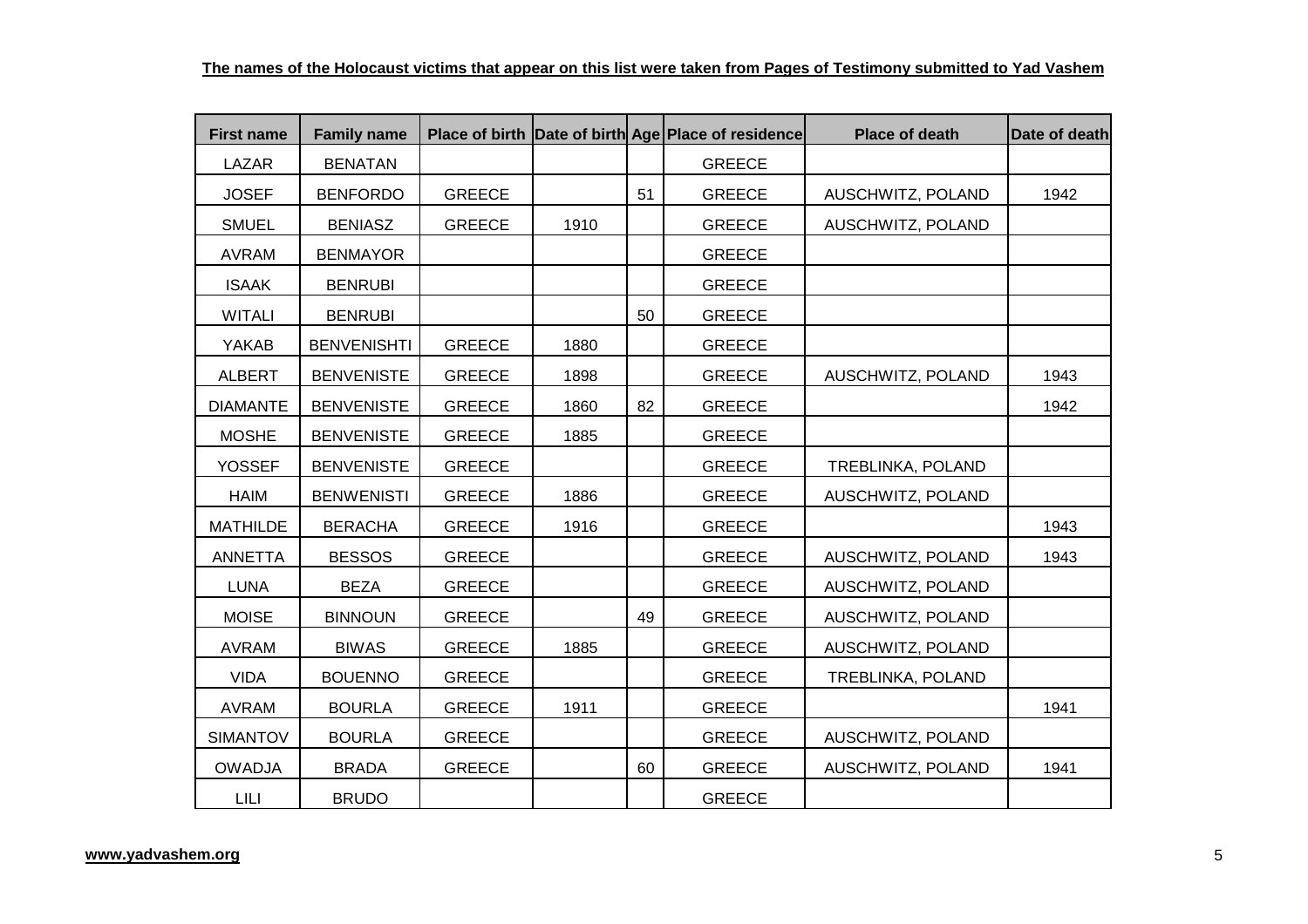| <b>First name</b> | <b>Family name</b> |               |            |    | Place of birth Date of birth Age Place of residence | <b>Place of death</b> | Date of death |
|-------------------|--------------------|---------------|------------|----|-----------------------------------------------------|-----------------------|---------------|
| <b>ALEGRA</b>     | <b>BUENA</b>       | <b>GREECE</b> | 1920       |    | <b>GREECE</b>                                       | AUSCHWITZ, POLAND     |               |
| <b>AVRAM</b>      | <b>BUENO</b>       | <b>GREECE</b> | 1924       |    | <b>GREECE</b>                                       | AUSCHWITZ, POLAND     |               |
| AVRAAM            | <b>BURLA</b>       |               |            |    | <b>GREECE</b>                                       |                       |               |
| <b>YITSHAK</b>    | <b>CABELI</b>      | <b>GREECE</b> | 1905       |    | <b>GREECE</b>                                       |                       |               |
| <b>SINIORA</b>    | <b>CAMHI</b>       | <b>GREECE</b> | 1922       |    | <b>GREECE</b>                                       | AUSCHWITZ, POLAND     | 1942          |
| <b>RICOULA</b>    | <b>CARASSO</b>     | <b>GREECE</b> | 1880       |    | <b>GREECE</b>                                       | AUSCHWITZ, POLAND     | 1942          |
| <b>MATHILDE</b>   | <b>CAZORLA</b>     | <b>GREECE</b> |            |    | <b>GREECE</b>                                       |                       | 1943          |
| <b>IOSEF</b>      | <b>CHANANIA</b>    | <b>GREECE</b> | 1888       |    | <b>GREECE</b>                                       | <b>POLAND</b>         | 1943          |
| <b>JDA</b>        | <b>CHASON</b>      |               |            |    | <b>GREECE</b>                                       | AUSCHWITZ, POLAND     | 1943          |
| <b>BEA</b>        | <b>CHENIO</b>      |               |            |    | <b>GREECE</b>                                       |                       |               |
| <b>SALOMON</b>    | <b>CHOEL</b>       | <b>GREECE</b> | 1889       | 53 | <b>GREECE</b>                                       | AUSCHWITZ, POLAND     | 1942          |
| <b>JAKOB</b>      | <b>CHUILI</b>      | <b>GREECE</b> | 1875       |    | <b>GREECE</b>                                       | <b>POLAND</b>         |               |
| <b>MOSE</b>       | <b>COEN</b>        | <b>GREECE</b> | 1888       |    | <b>GREECE</b>                                       | AUSCHWITZ, POLAND     | 1943          |
| <b>ALBERT</b>     | <b>COHEN</b>       | <b>GREECE</b> | 25/01/1918 |    | <b>GREECE</b>                                       | <b>POLAND</b>         |               |
| <b>BELLA</b>      | <b>COHEN</b>       | <b>GREECE</b> |            | 23 | <b>GREECE</b>                                       | <b>POLAND</b>         |               |
| <b>DJAMILLA</b>   | <b>COHEN</b>       | <b>GREECE</b> |            |    | <b>GREECE</b>                                       | TREBLINKA, POLAND     |               |
| <b>IOSEP</b>      | <b>COHEN</b>       | <b>GREECE</b> |            | 63 | <b>GREECE</b>                                       | AUSCHWITZ, POLAND     | 1943          |
| <b>JAKOB</b>      | <b>COHEN</b>       | <b>GREECE</b> | 1889       |    | <b>GREECE</b>                                       | AUSCHWITZ, POLAND     | 1943          |
| <b>JOSEF</b>      | <b>COHEN</b>       | <b>GREECE</b> | 1882       |    | <b>GREECE</b>                                       | AUSCHWITZ, POLAND     |               |
| <b>KLARA</b>      | <b>COHEN</b>       | <b>GREECE</b> |            | 16 | <b>GREECE</b>                                       | AUSCHWITZ, POLAND     |               |
| <b>MARCO</b>      | <b>COHEN</b>       | <b>GREECE</b> | 1914       |    | <b>GREECE</b>                                       | AUSCHWITZ, POLAND     | 1942          |
| <b>MERI</b>       | <b>COHEN</b>       | <b>GREECE</b> | 1916       |    | <b>GREECE</b>                                       | AUSCHWITZ, POLAND     |               |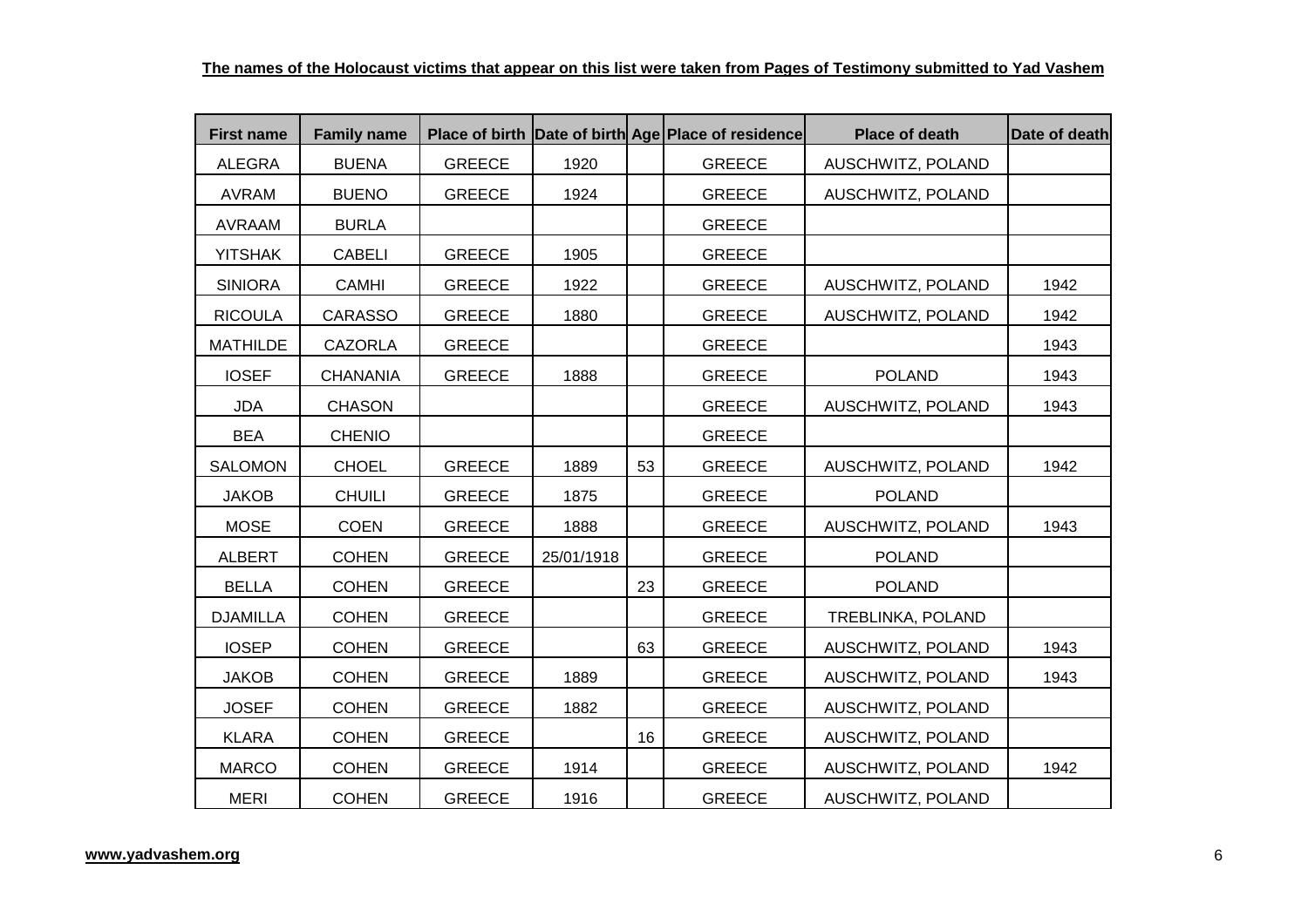| <b>First name</b> | <b>Family name</b> |               |      |             | Place of birth Date of birth Age Place of residence | Place of death       | Date of death |
|-------------------|--------------------|---------------|------|-------------|-----------------------------------------------------|----------------------|---------------|
| <b>MIRJAM</b>     | <b>COHEN</b>       | <b>GREECE</b> |      | 33          | <b>GREECE</b>                                       |                      |               |
| <b>SARA</b>       | <b>COHEN</b>       |               |      |             | <b>GREECE</b>                                       |                      |               |
| <b>YOSEF</b>      | <b>COHEN</b>       | <b>GREECE</b> |      | $\mathbf 0$ | <b>GREECE</b>                                       | AUSCHWITZ, POLAND    |               |
| <b>MIRIAM</b>     | COVO               | <b>GREECE</b> | 1900 |             | <b>GREECE</b>                                       |                      |               |
| <b>DAVID</b>      | <b>CUNE</b>        | <b>GREECE</b> |      |             | <b>GREECE</b>                                       | THESSALONIKI, GREECE |               |
| <b>KALMIRA</b>    | <b>DAFAN</b>       | <b>GREECE</b> | 1875 |             | <b>GREECE</b>                                       | AUSCHWITZ, POLAND    |               |
| <b>DUDNEW</b>     | <b>DANIEL</b>      | <b>GREECE</b> | 1885 |             | <b>GREECE</b>                                       | AUSCHWITZ, POLAND    |               |
| <b>INES</b>       | <b>DASSA</b>       |               |      |             | <b>GREECE</b>                                       |                      |               |
| <b>JACQUE</b>     | DE BOTTON          | <b>GREECE</b> | 1910 | 35          | <b>GREECE</b>                                       |                      |               |
| <b>DUDUM</b>      | <b>DESTRU</b>      | <b>GREECE</b> | 1900 |             | <b>GREECE</b>                                       | AUSCHWITZ, POLAND    |               |
| <b>SOLOMON</b>    | <b>DJIVRE</b>      | <b>GREECE</b> |      | 45          | <b>GREECE</b>                                       | AUSCHWITZ, POLAND    |               |
| <b>GJULIA</b>     | EA                 |               | 19   |             | <b>GREECE</b>                                       | AUSCHWITZ, POLAND    | 1943          |
| <b>ALEGRE</b>     | <b>ELCHANATI</b>   | <b>GREECE</b> | 1915 |             | <b>GREECE</b>                                       | AUSCHWITZ, POLAND    | 1943          |
| <b>BELLA</b>      | <b>ELIAHU</b>      | <b>GREECE</b> | 1917 |             | <b>GREECE</b>                                       | AUSCHWITZ, POLAND    |               |
| <b>IOSIF</b>      | <b>ELIAKIM</b>     | <b>GREECE</b> | 1910 |             | <b>GREECE</b>                                       |                      | 1943          |
| <b>JEANNE</b>     | <b>ELIAOU</b>      | <b>GREECE</b> | 1919 |             | <b>GREECE</b>                                       | <b>POLAND</b>        | 1943          |
| <b>MOSCHE</b>     | <b>ELIEZER</b>     | <b>GREECE</b> | 1921 |             | <b>GREECE</b>                                       | AUSCHWITZ, POLAND    | 1943          |
| <b>ALEGRA</b>     | <b>ELYAS</b>       | <b>GREECE</b> |      |             | <b>GREECE</b>                                       | TREBLINKA, POLAND    |               |
| <b>HAIM</b>       | <b>ERERA</b>       | <b>GREECE</b> |      | 48          | <b>GREECE</b>                                       | AUSCHWITZ, POLAND    |               |
| <b>ALBERT</b>     | <b>ESFORMES</b>    | <b>GREECE</b> | 1914 | 29          | <b>GREECE</b>                                       |                      | 1943          |
| <b>INES</b>       | <b>ESKENAZI</b>    | <b>GREECE</b> |      | 29          | <b>GREECE</b>                                       | AUSCHWITZ, POLAND    |               |
| <b>ZOUMBOUL</b>   | <b>ESKENAZY</b>    | <b>GREECE</b> |      | 21          | <b>GREECE</b>                                       | AUSCHWITZ, POLAND    |               |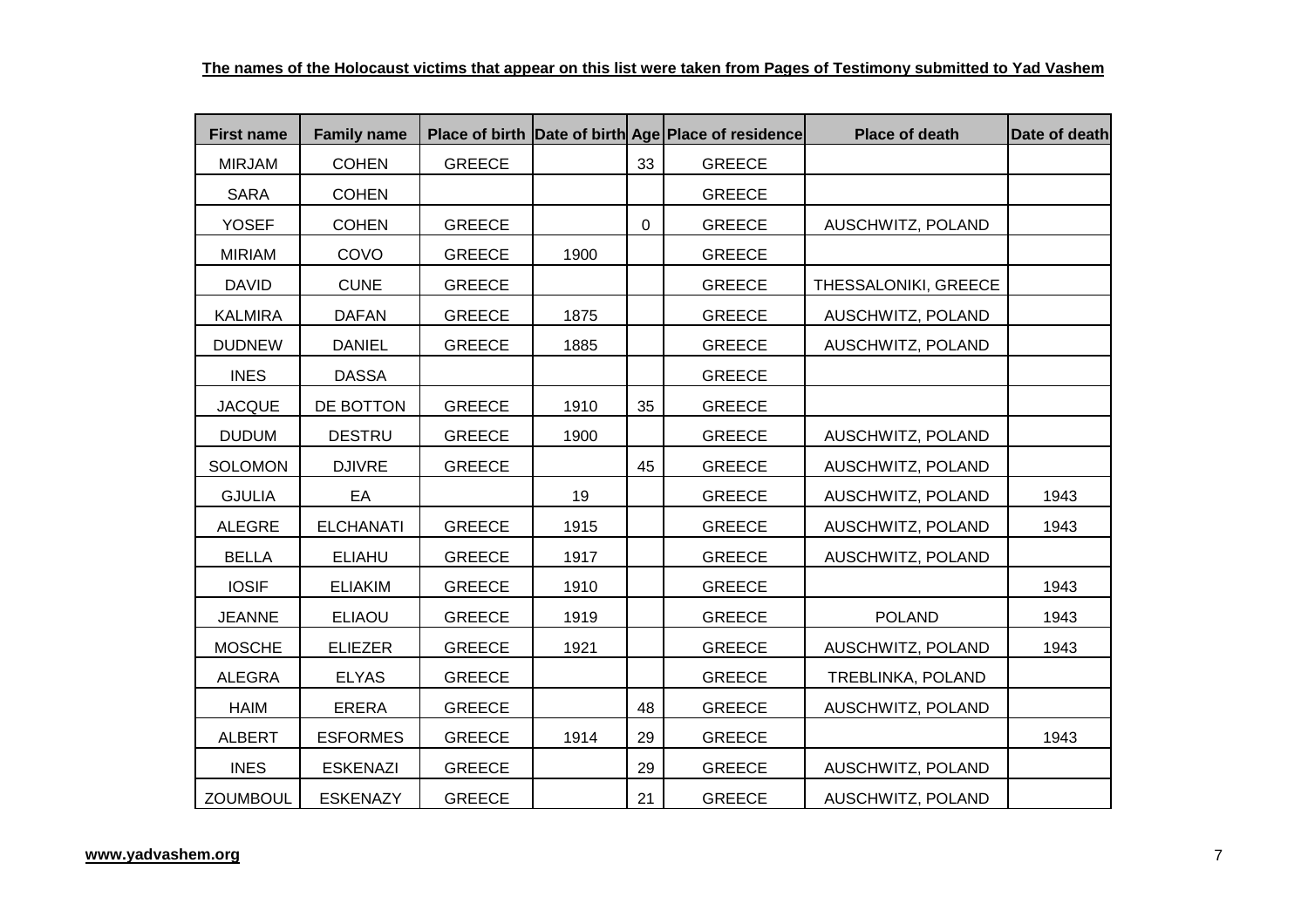| <b>First name</b> | <b>Family name</b> |               |      |    | Place of birth Date of birth Age Place of residence | <b>Place of death</b> | Date of death |
|-------------------|--------------------|---------------|------|----|-----------------------------------------------------|-----------------------|---------------|
| <b>IACOV</b>      | <b>EZRATI</b>      | <b>GREECE</b> |      |    | <b>GREECE</b>                                       | AUSCHWITZ, POLAND     |               |
| <b>YOMTOV</b>     | <b>EZRATI</b>      |               |      |    | <b>GREECE</b>                                       |                       |               |
| <b>ORO</b>        | <b>EZRATY</b>      | <b>GREECE</b> |      | 5  | <b>GREECE</b>                                       |                       |               |
| <b>DUDUM</b>      | <b>FILO</b>        | <b>GREECE</b> | 1904 |    | <b>GREECE</b>                                       | AUSCHWITZ, POLAND     |               |
| <b>MAZALTOV</b>   | <b>FLORENTIN</b>   |               |      |    | <b>GREECE</b>                                       |                       |               |
| <b>BUENA</b>      | <b>FORFETA</b>     | <b>GREECE</b> | 1919 |    | <b>GREECE</b>                                       | AUSCHWITZ, POLAND     |               |
| <b>MOSE</b>       | <b>FRANCAISE</b>   | <b>GREECE</b> | 1870 |    | <b>GREECE</b>                                       | AUSCHWITZ, POLAND     |               |
| <b>ELI</b>        | <b>FRANCES</b>     | <b>GREECE</b> | 1924 |    | <b>GREECE</b>                                       | THESSALONIKI, GREECE  | 1943          |
| <b>JEANNE</b>     | <b>FRANCES</b>     | <b>GREECE</b> | 1910 |    | <b>GREECE</b>                                       | AUSCHWITZ, POLAND     |               |
| <b>MORDEHAI</b>   | <b>FRANCES</b>     | <b>GREECE</b> |      | 60 | <b>GREECE</b>                                       | AUSCHWITZ, POLAND     |               |
| <b>JOSEF</b>      | <b>FRANKO</b>      | YUGOSLAVIA    | 1900 |    | <b>GREECE</b>                                       | AUSCHWITZ, POLAND     | 1942          |
| <b>SYMEON</b>     | <b>FRIZIS</b>      |               |      |    | <b>GREECE</b>                                       |                       |               |
| ALEGRA            | <b>GANI</b>        | <b>GREECE</b> | 1910 |    | <b>GREECE</b>                                       | AUSCHWITZ, POLAND     | 1943          |
| <b>SAMUEL</b>     | <b>GANI</b>        | <b>GREECE</b> | 1885 |    | <b>GREECE</b>                                       | THESSALONIKI, GREECE  | 1942          |
| <b>SIMHA</b>      | <b>GANI</b>        | <b>GREECE</b> |      |    | <b>GREECE</b>                                       | AUSCHWITZ, POLAND     |               |
| <b>IDA</b>        | <b>GATENIO</b>     | <b>GREECE</b> | 1924 |    | <b>GREECE</b>                                       | AUSCHWITZ, POLAND     |               |
| <b>MAZAL TOW</b>  | <b>GATENIO</b>     | <b>GREECE</b> | 1890 |    | <b>GREECE</b>                                       | <b>POLAND</b>         |               |
| <b>ORO</b>        | <b>GATENIO</b>     |               |      |    | <b>GREECE</b>                                       |                       |               |
| <b>ESTERINA</b>   | <b>GATTEGNO</b>    | <b>GREECE</b> |      | 45 | <b>GREECE</b>                                       | AUSCHWITZ, POLAND     | 1943          |
| <b>JAKO</b>       | <b>GATTEGNO</b>    | <b>GREECE</b> |      | 10 | <b>GREECE</b>                                       | AUSCHWITZ, POLAND     | 1943          |
| <b>MATILDA</b>    | <b>GIALIN</b>      | <b>GREECE</b> | 1913 |    | <b>GREECE</b>                                       | AUSCHWITZ, POLAND     |               |
| <b>MARIORS</b>    | <b>GILIDI</b>      | <b>GREECE</b> | 1858 |    | <b>GREECE</b>                                       | AUSCHWITZ, POLAND     | 1943          |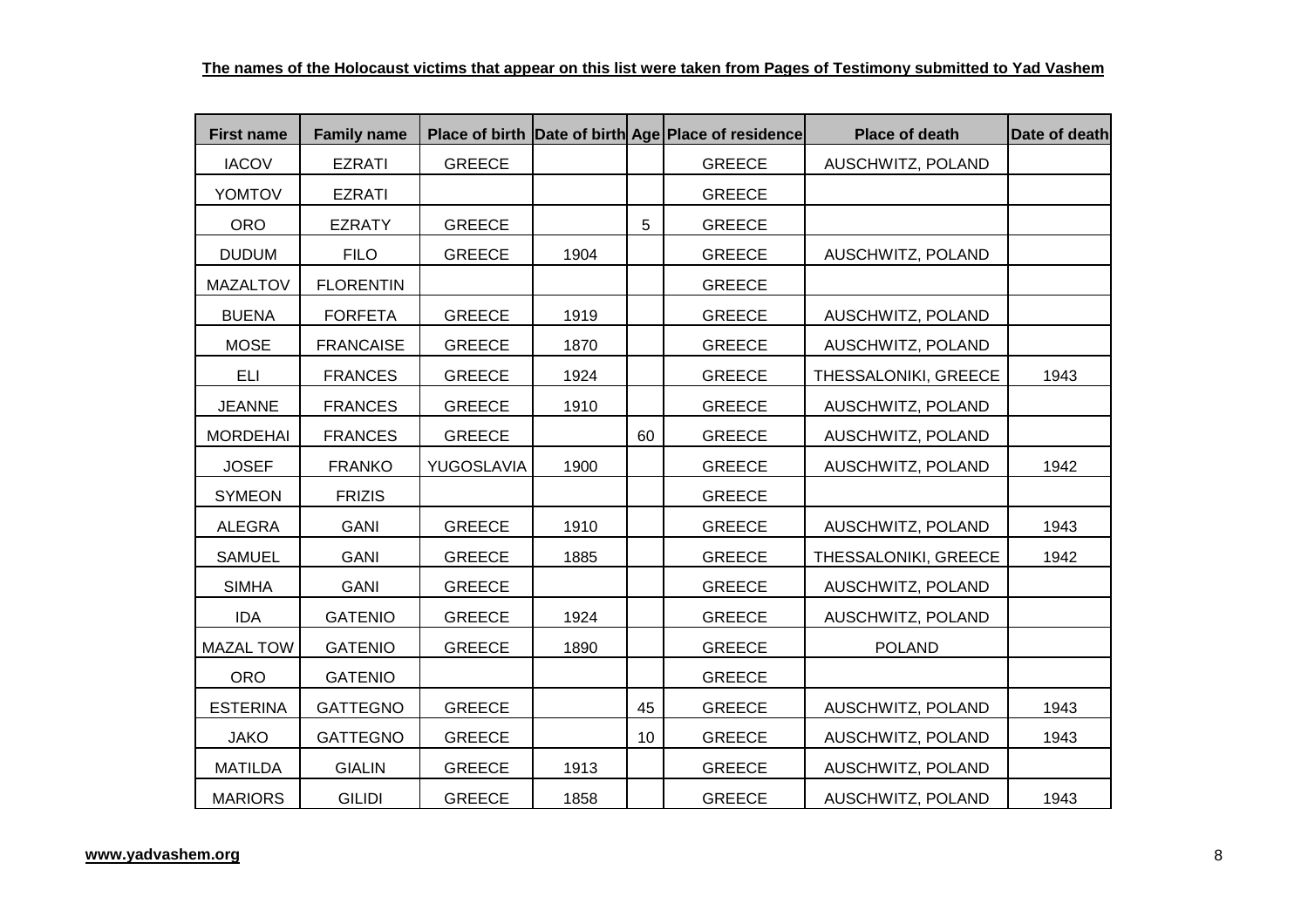| <b>First name</b> | <b>Family name</b> |               |      |    | Place of birth Date of birth Age Place of residence | <b>Place of death</b> | Date of death |
|-------------------|--------------------|---------------|------|----|-----------------------------------------------------|-----------------------|---------------|
| <b>MERI</b>       | <b>GLIESER</b>     | <b>GREECE</b> | 1923 |    | <b>GREECE</b>                                       |                       | 1943          |
| <b>IZHAK</b>      | <b>GROTAS</b>      | <b>GREECE</b> | 1887 |    | <b>GREECE</b>                                       | AUSCHWITZ, POLAND     |               |
| <b>JOSEF</b>      | <b>GROTAS</b>      | <b>GREECE</b> |      |    | <b>GREECE</b>                                       | AUSCHWITZ, POLAND     |               |
| YAACOV            | <b>HABIB</b>       | <b>GREECE</b> |      |    | <b>GREECE</b>                                       | TREBLINKA, POLAND     |               |
| <b>YITZHAK</b>    | <b>HAGOUEL</b>     | <b>GREECE</b> |      |    | <b>GREECE</b>                                       |                       |               |
| <b>MALKA</b>      | <b>HAGUEL</b>      |               |      |    | <b>GREECE</b>                                       |                       |               |
| <b>ISAAC</b>      | HAIM               | <b>GREECE</b> | 1922 |    | <b>GREECE</b>                                       |                       |               |
| <b>ALEGRE</b>     | <b>HALEGUA</b>     |               |      |    | <b>GREECE</b>                                       |                       |               |
| <b>JOSEPH</b>     | <b>HALEVY</b>      | YUGOSLAVIA    |      |    | <b>GREECE</b>                                       |                       |               |
| <b>MOISE</b>      | <b>HANANIA</b>     | <b>GREECE</b> | 1916 | 27 | <b>GREECE</b>                                       |                       | 1943          |
| <b>JUDA</b>       | <b>HANOKA</b>      | <b>GREECE</b> | 1917 |    | <b>GREECE</b>                                       | AUSCHWITZ, POLAND     |               |
| <b>BOULISA</b>    | <b>HASSID</b>      | <b>GREECE</b> |      |    | <b>GREECE</b>                                       |                       | 1943          |
| <b>ISHAK</b>      | <b>HASSID</b>      | <b>GREECE</b> | 1864 | 78 | <b>GREECE</b>                                       |                       | 1942          |
| <b>MENTECH</b>    | <b>HASSID</b>      | <b>GREECE</b> | 1900 |    | <b>GREECE</b>                                       |                       | 1943          |
| <b>MATIKA</b>     | <b>HASSON</b>      | <b>GREECE</b> | 1900 |    | <b>GREECE</b>                                       | AUSCHWITZ, POLAND     |               |
| <b>ORO</b>        | <b>HASSON</b>      | <b>GREECE</b> |      |    | <b>GREECE</b>                                       | TREBLINKA, POLAND     |               |
| ABRAM             | <b>HAYAT</b>       | <b>GREECE</b> |      | 28 | <b>GREECE</b>                                       |                       |               |
| <b>MOISE</b>      | <b>HAYATT</b>      | <b>GREECE</b> | 1914 | 29 | <b>GREECE</b>                                       |                       | 1943          |
| SOL               | <b>HAZAN</b>       | <b>GREECE</b> |      | 35 | <b>GREECE</b>                                       | AUSCHWITZ, POLAND     |               |
| <b>VICTORIA</b>   | <b>IAKUEL</b>      | <b>GREECE</b> | 1920 |    | <b>GREECE</b>                                       | AUSCHWITZ, POLAND     |               |
| <b>MERKADA</b>    | <b>IOSIF</b>       |               |      |    | <b>GREECE</b>                                       |                       |               |
| <b>LUNA</b>       | <b>ISRAEL</b>      |               |      |    | <b>GREECE</b>                                       |                       |               |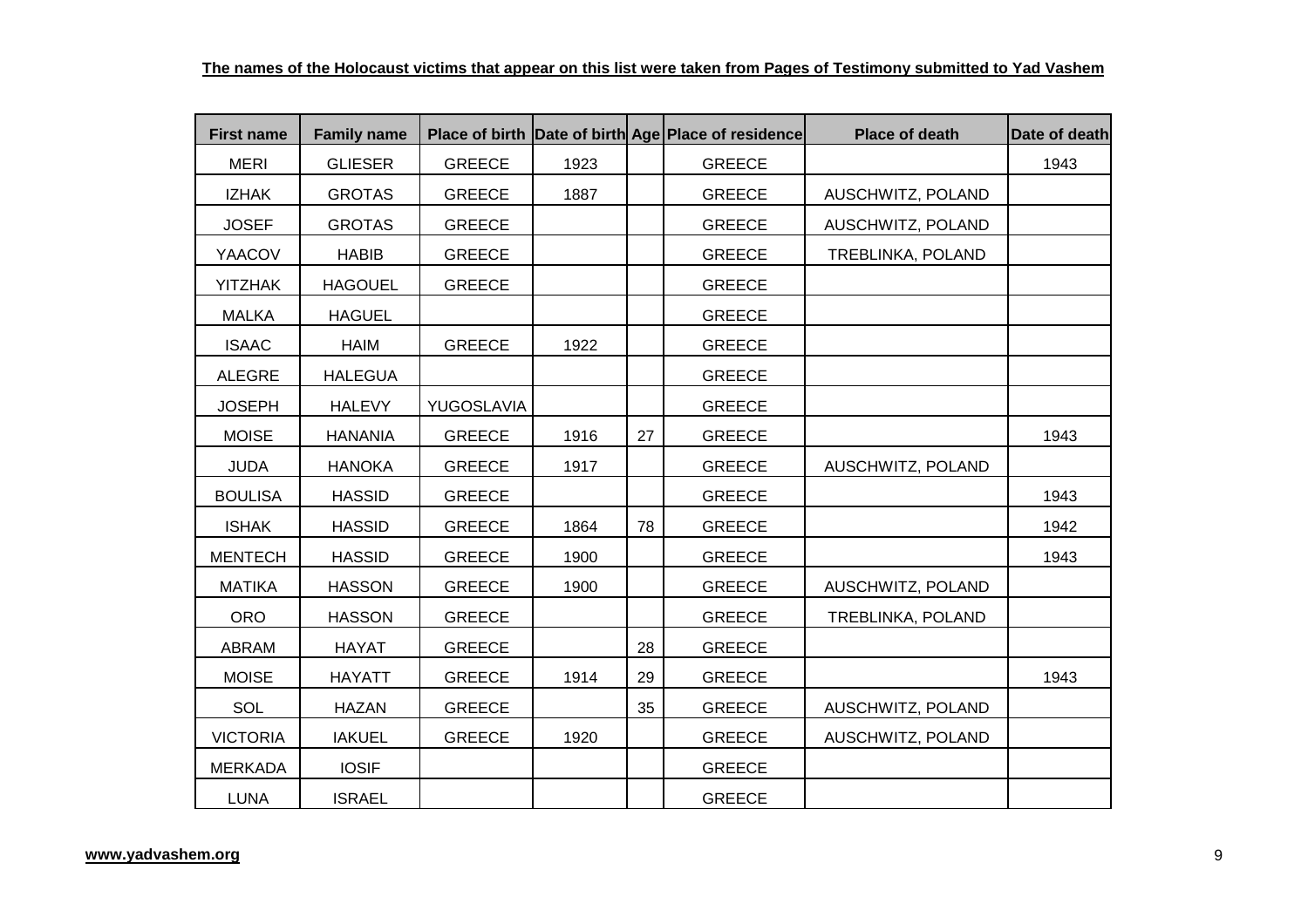| <b>First name</b> | <b>Family name</b> |               |      |    | Place of birth Date of birth Age Place of residence | Place of death    | Date of death |
|-------------------|--------------------|---------------|------|----|-----------------------------------------------------|-------------------|---------------|
| <b>SILVIA</b>     | <b>ISRAEL</b>      | <b>GREECE</b> | 1938 |    | <b>GREECE</b>                                       | AUSCHWITZ, POLAND |               |
| <b>IDA</b>        | <b>IZHAK</b>       | <b>GREECE</b> | 1937 | 6  | <b>GREECE</b>                                       | AUSCHWITZ, POLAND | 1943          |
| <b>JARINA</b>     | <b>JAKAR</b>       | <b>GREECE</b> | 1910 |    | <b>GREECE</b>                                       | AUSCHWITZ, POLAND |               |
| <b>DOUDOUNE</b>   | <b>JECHIEL</b>     | <b>GREECE</b> | 1905 |    | <b>GREECE</b>                                       | AUSCHWITZ, POLAND | 1942          |
| <b>RIVKA</b>      | <b>JISRAEL</b>     | <b>GREECE</b> | 1895 |    | <b>GREECE</b>                                       | KORFU, GREECE     | 1942          |
| <b>DANYEL</b>     | <b>KABELI</b>      | <b>GREECE</b> |      |    | <b>GREECE</b>                                       | TREBLINKA, POLAND |               |
| <b>MIRIAM</b>     | <b>KABELLI</b>     | <b>GREECE</b> | 1893 | 50 | <b>GREECE</b>                                       | AUSCHWITZ, POLAND |               |
| <b>DONA</b>       | <b>KALEDRON</b>    | YUGOSLAVIA    | 1890 |    | <b>GREECE</b>                                       | AUSCHWITZ, POLAND | 1942          |
| <b>SOLOMON</b>    | <b>KALVO</b>       | <b>GREECE</b> |      | 11 | <b>GREECE</b>                                       | AUSCHWITZ, POLAND |               |
| <b>JAKOW</b>      | <b>KAMHI</b>       | <b>GREECE</b> | 1921 |    | <b>GREECE</b>                                       | AUSCHWITZ, POLAND |               |
| <b>LEVANA</b>     | <b>KANETI</b>      | <b>GREECE</b> | 1895 | 48 | <b>GREECE</b>                                       | AUSCHWITZ, POLAND | 1943          |
| <b>DELISIA</b>    | <b>KAPON</b>       |               |      |    | <b>GREECE</b>                                       |                   |               |
| <b>SANIRA</b>     | <b>KAPON</b>       | <b>GREECE</b> | 1920 |    | <b>GREECE</b>                                       |                   |               |
| <b>JANA</b>       | <b>KARASO</b>      | <b>GREECE</b> | 1908 |    | <b>GREECE</b>                                       | AUSCHWITZ, POLAND |               |
| <b>BETTI</b>      | <b>KASORLA</b>     | <b>GREECE</b> |      |    | <b>GREECE</b>                                       |                   |               |
| <b>SHMUEL</b>     | <b>KASUTO</b>      | <b>GREECE</b> | 1914 |    | <b>GREECE</b>                                       | AUSCHWITZ, POLAND |               |
| <b>SMUEL</b>      | <b>KATAN</b>       | <b>GREECE</b> | 1918 |    | <b>GREECE</b>                                       | AUSCHWITZ, POLAND | 1942          |
| <b>TZAMILA</b>    | <b>KAZES</b>       | <b>GREECE</b> |      | 71 | <b>GREECE</b>                                       | AUSCHWITZ, POLAND |               |
| CHELOMO           | <b>KOEN</b>        | <b>GREECE</b> | 1917 |    | <b>GREECE</b>                                       | AUSCHWITZ, POLAND | 1943          |
| <b>SALVATOR</b>   | <b>KOEN</b>        |               |      |    | <b>GREECE</b>                                       |                   |               |
| <b>MARIA</b>      | <b>KOENKA</b>      |               |      |    | <b>GREECE</b>                                       |                   |               |
| <b>BULISSA</b>    | <b>KOHEN</b>       | <b>GREECE</b> | 1884 |    | <b>GREECE</b>                                       | <b>POLAND</b>     | 1943          |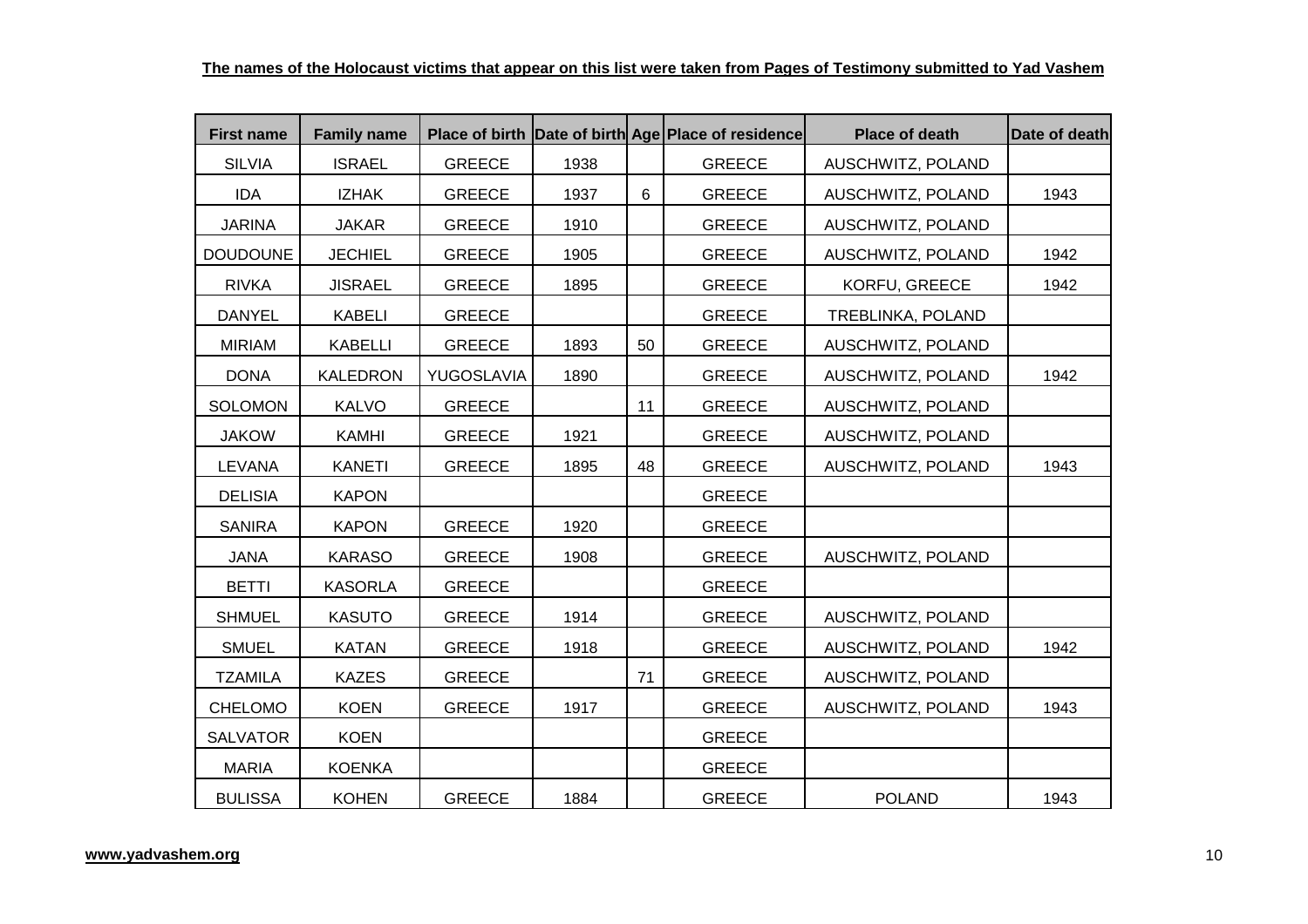| <b>First name</b> | <b>Family name</b> |               |      |    | Place of birth Date of birth Age Place of residence | <b>Place of death</b> | Date of death |
|-------------------|--------------------|---------------|------|----|-----------------------------------------------------|-----------------------|---------------|
| <b>JULIA</b>      | <b>KOHEN</b>       |               |      | 40 | <b>GREECE</b>                                       |                       |               |
| <b>RYWKA</b>      | <b>KOHEN</b>       | <b>GREECE</b> | 1890 |    | <b>GREECE</b>                                       |                       |               |
| <b>TOWA</b>       | <b>KOHEN</b>       | <b>GREECE</b> |      |    | <b>GREECE</b>                                       |                       |               |
| <b>KHAVA</b>      | KOVO               | <b>GREECE</b> | 1917 | 26 | <b>GREECE</b>                                       | AUSCHWITZ, POLAND     | 1943          |
| <b>JAQUO</b>      | <b>KRESPI</b>      | <b>GREECE</b> | 1900 |    | <b>GREECE</b>                                       | AUSCHWITZ, POLAND     |               |
| <b>ZHAK</b>       | <b>KRISPI</b>      |               |      |    | <b>GREECE</b>                                       |                       |               |
| <b>SAMUEL</b>     | <b>LAKUA</b>       |               |      |    | <b>GREECE</b>                                       |                       |               |
| <b>MUIS</b>       | LAZAR              | <b>GREECE</b> | 1900 |    | <b>GREECE</b>                                       | AUSCHWITZ, POLAND     |               |
| <b>ITHAK</b>      | LEJA               | <b>GREECE</b> |      |    | <b>GREECE</b>                                       | AUSCHWITZ, POLAND     |               |
| <b>ANA</b>        | <b>LEVI</b>        | <b>GREECE</b> | 1890 | 53 | <b>GREECE</b>                                       | AUSCHWITZ, POLAND     | 1943          |
| <b>JAKOV</b>      | <b>LEVI</b>        |               |      |    | <b>GREECE</b>                                       | TREBLINKA, POLAND     | 1943          |
| LUSI              | <b>LEVI</b>        |               |      |    | <b>GREECE</b>                                       |                       |               |
| <b>SCHAUL</b>     | LEVI               | <b>GREECE</b> | 1902 |    | <b>GREECE</b>                                       | AUSCHWITZ, POLAND     |               |
| <b>ARON</b>       | LEVY               | <b>GREECE</b> |      | 12 | <b>GREECE</b>                                       | TREBLINKA, POLAND     |               |
| <b>HAIM</b>       | <b>LEVY</b>        | YUGOSLAVIA    |      |    | <b>GREECE</b>                                       | AUSCHWITZ, POLAND     | 1943          |
| <b>LAURA</b>      | <b>LEVY</b>        | <b>GREECE</b> | 1928 | 15 | <b>GREECE</b>                                       | AUSCHWITZ, POLAND     | 1943          |
| <b>MAZALTO</b>    | <b>LEVY</b>        | <b>GREECE</b> |      |    | <b>GREECE</b>                                       | TREBLINKA, POLAND     |               |
| <b>MOSHE</b>      | <b>LEVY</b>        | YUGOSLAVIA    | 1907 |    | <b>GREECE</b>                                       |                       |               |
| <b>YECHAK</b>     | LEWI               | <b>GREECE</b> |      |    | <b>GREECE</b>                                       | AUSCHWITZ, POLAND     |               |
| <b>DAVID</b>      | LEWY               | <b>GREECE</b> | 1919 |    | <b>GREECE</b>                                       | AUSCHWITZ, POLAND     |               |
| <b>YEOUDA</b>     | <b>LITCHI</b>      | <b>GREECE</b> |      | 51 | <b>GREECE</b>                                       | AUSCHWITZ, POLAND     |               |
| <b>BERTA</b>      | <b>LOYA</b>        | <b>GREECE</b> |      | 19 | <b>GREECE</b>                                       | AUSCHWITZ, POLAND     |               |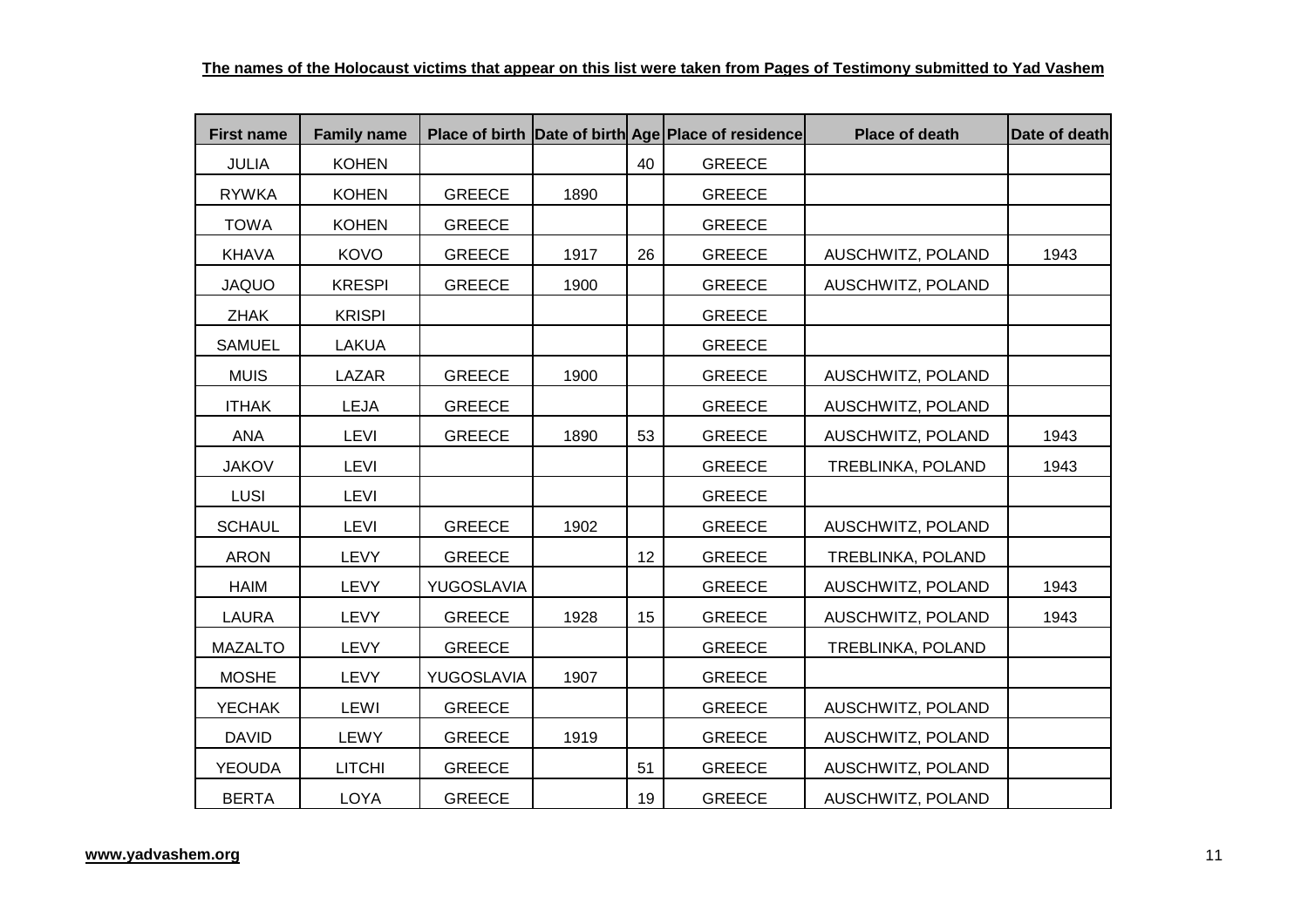| <b>First name</b> | <b>Family name</b> |               |      |    | Place of birth Date of birth Age Place of residence | <b>Place of death</b> | Date of death |
|-------------------|--------------------|---------------|------|----|-----------------------------------------------------|-----------------------|---------------|
| <b>JULIE</b>      | <b>MACHEL</b>      | <b>GREECE</b> | 1916 | 27 | <b>GREECE</b>                                       | AUSCHWITZ, POLAND     | 1943          |
| <b>RAFAEL</b>     | <b>MAJNI</b>       | <b>GREECE</b> | 1890 |    | <b>GREECE</b>                                       | AUSCHWITZ, POLAND     | 1942          |
| <b>LUNA</b>       | <b>MALACH</b>      | <b>GREECE</b> | 1900 |    | <b>GREECE</b>                                       | AUSCHWITZ, POLAND     | 1942          |
| <b>ALLEGRA</b>    | <b>MANO</b>        | <b>GREECE</b> | 1903 |    | <b>GREECE</b>                                       | AUSCHWITZ, POLAND     | 1943          |
| <b>NISIM</b>      | <b>MANO</b>        |               |      | 45 | <b>GREECE</b>                                       |                       |               |
| <b>DUDUN</b>      | <b>MANU</b>        | <b>GREECE</b> | 1885 |    | <b>GREECE</b>                                       |                       |               |
| <b>YOSEF</b>      | <b>MANU</b>        | <b>GREECE</b> | 1875 |    | <b>GREECE</b>                                       | AUSCHWITZ, POLAND     |               |
| <b>DANIEL</b>     | <b>MARCUS</b>      | <b>GREECE</b> | 1898 |    | <b>GREECE</b>                                       | <b>POLAND</b>         |               |
| <b>LEON</b>       | <b>MASARANO</b>    | <b>GREECE</b> |      |    | <b>GREECE</b>                                       | THESSALONIKI, GREECE  |               |
| <b>LEIY</b>       | <b>MASSARANO</b>   | <b>GREECE</b> | 1887 |    | <b>GREECE</b>                                       | AUSCHWITZ, POLAND     | 1943          |
| ALEGRA            | <b>MATALON</b>     | <b>GREECE</b> |      | 42 | <b>GREECE</b>                                       | AUSCHWITZ, POLAND     |               |
| <b>SMUEL</b>      | <b>MATALON</b>     | <b>GREECE</b> |      |    | <b>GREECE</b>                                       | AUSCHWITZ, POLAND     |               |
| <b>IDA</b>        | <b>MATARASSO</b>   | <b>GREECE</b> | 1906 |    | <b>GREECE</b>                                       | AUSCHWITZ, POLAND     | 1943          |
| <b>MENTESH</b>    | <b>MATARASSO</b>   | <b>GREECE</b> |      | 40 | <b>GREECE</b>                                       | <b>POLAND</b>         | 1943          |
| <b>SARA</b>       | <b>MATARASSOF</b>  | <b>GREECE</b> | 1924 |    | <b>GREECE</b>                                       | AUSCHWITZ, POLAND     |               |
| <b>JOSEF</b>      | <b>MATLIAH</b>     | <b>GREECE</b> |      |    | <b>GREECE</b>                                       | <b>POLAND</b>         |               |
| <b>NISSIM</b>     | <b>MATZA</b>       |               |      |    | <b>GREECE</b>                                       |                       |               |
| <b>LUNA</b>       | <b>MEDINA</b>      |               |      |    | <b>GREECE</b>                                       |                       |               |
| <b>SALOMON</b>    | <b>MEIR</b>        |               |      |    | <b>GREECE</b>                                       | <b>GERMANY</b>        |               |
| <b>SIMON</b>      | <b>MENAHEM</b>     |               |      |    | <b>GREECE</b>                                       |                       |               |
| LIZA              | <b>MEZIAN</b>      | <b>GREECE</b> |      | 53 | <b>GREECE</b>                                       | TREBLINKA, POLAND     |               |
| <b>JACOB</b>      | <b>MIONI</b>       | <b>GREECE</b> | 1910 | 33 | <b>GREECE</b>                                       | ARTA, GREECE          |               |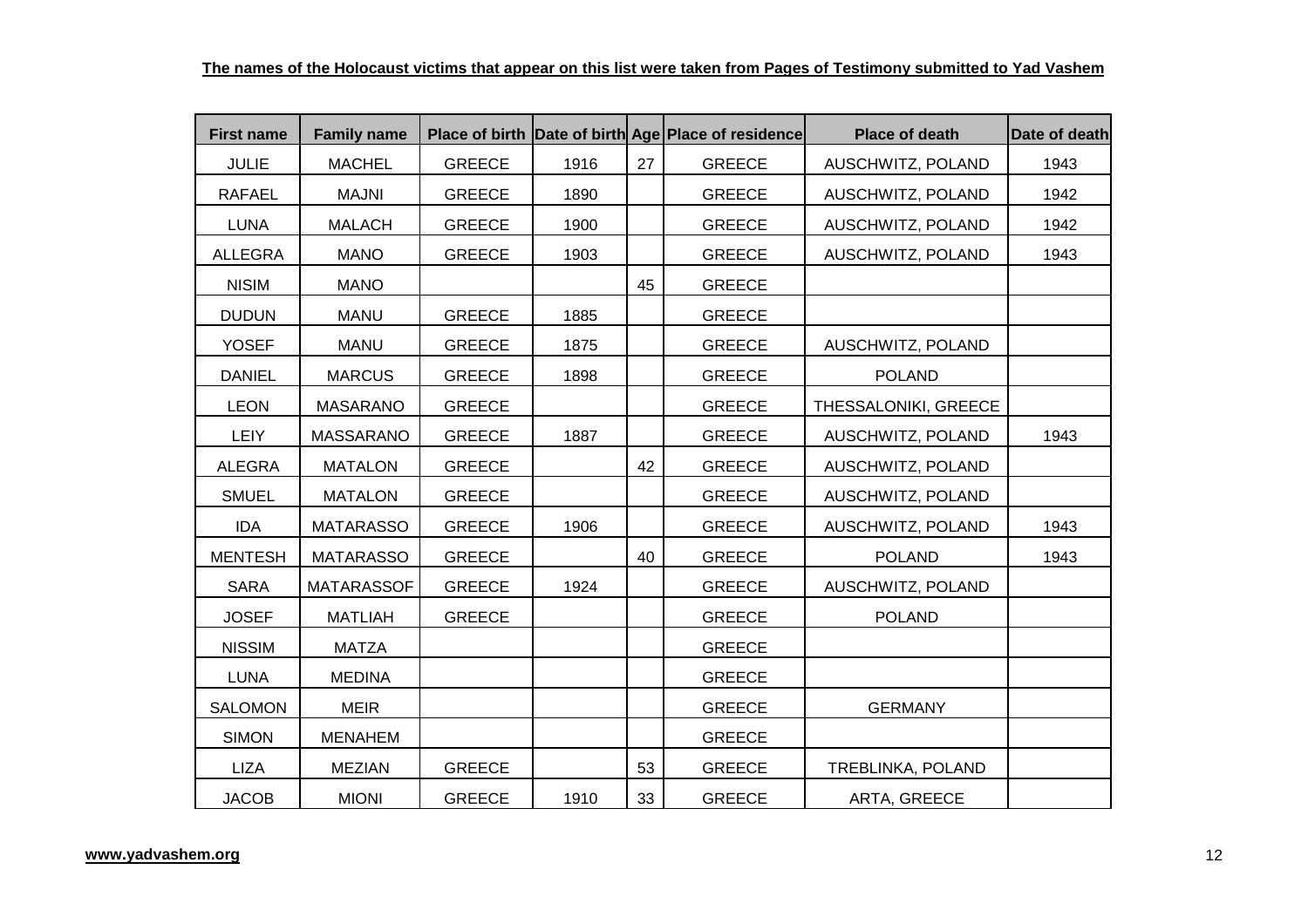| <b>First name</b> | <b>Family name</b> |               |            |    | Place of birth Date of birth Age Place of residence | Place of death       | Date of death |
|-------------------|--------------------|---------------|------------|----|-----------------------------------------------------|----------------------|---------------|
| <b>STAMOU</b>     | <b>MISRAHY</b>     | <b>GREECE</b> |            |    | <b>GREECE</b>                                       | TREBLINKA, POLAND    |               |
| <b>DAVID</b>      | <b>MIZAN</b>       |               |            | 40 | <b>GREECE</b>                                       |                      |               |
| <b>PALOMBA</b>    | <b>MOCHE</b>       | <b>GREECE</b> | 1875       |    | <b>GREECE</b>                                       | AUSCHWITZ, POLAND    | 1942          |
| <b>MICHEL</b>     | <b>MODIANO</b>     |               | 1890       |    | <b>GREECE</b>                                       |                      | 1943          |
| <b>YECHAK</b>     | <b>MOLCHO</b>      | <b>GREECE</b> | 1876       |    | <b>GREECE</b>                                       | <b>POLAND</b>        | 1941          |
| <b>IZAKINO</b>    | <b>MOLHO</b>       | <b>GREECE</b> |            |    | <b>GREECE</b>                                       | AUSCHWITZ, POLAND    |               |
| <b>SALOMO</b>     | <b>MONTEQUIO</b>   | <b>GREECE</b> | 1921       |    | <b>GREECE</b>                                       | AUSCHWITZ, POLAND    |               |
| <b>DAVID</b>      | <b>MORDO</b>       | <b>GREECE</b> |            | 17 | <b>GREECE</b>                                       | AUSCHWITZ, POLAND    |               |
| <b>ALEGRA</b>     | <b>MORDOCH</b>     | <b>GREECE</b> | 1908       |    | <b>GREECE</b>                                       | AUSCHWITZ, POLAND    | 1943          |
| <b>JUDA</b>       | <b>MORDOH</b>      | <b>GREECE</b> | 1880       |    | <b>GREECE</b>                                       | AUSCHWITZ, POLAND    |               |
| <b>JOSEF</b>      | <b>MOSE</b>        | <b>GREECE</b> |            |    | <b>GREECE</b>                                       | AUSCHWITZ, POLAND    |               |
| <b>ELIEZER</b>    | <b>MOSHE</b>       | <b>GREECE</b> |            | 42 | <b>GREECE</b>                                       | AUSCHWITZ, POLAND    | 1943          |
| <b>YEHUDA</b>     | <b>MOSHE</b>       | <b>GREECE</b> | 1917       |    | <b>GREECE</b>                                       | <b>POLAND</b>        |               |
| <b>MATILDA</b>    | <b>MOUSTAKI</b>    | <b>GREECE</b> | 1918       |    | <b>GREECE</b>                                       | AUSCHWITZ, POLAND    |               |
| <b>BENIAM</b>     | <b>MUSTAKY</b>     | <b>GREECE</b> | 1924       |    | <b>GREECE</b>                                       | AUSCHWITZ, POLAND    | 1942          |
| <b>BELA</b>       | <b>NACHE</b>       | <b>GREECE</b> |            |    | <b>GREECE</b>                                       | THESSALONIKI, GREECE |               |
| <b>ALBERTO</b>    | <b>NACHMIAS</b>    | <b>GREECE</b> |            | 42 | <b>GREECE</b>                                       | AUSCHWITZ, POLAND    |               |
| <b>ISAAC</b>      | <b>NAHAMA</b>      | <b>GREECE</b> | 09/1888    |    | <b>GREECE</b>                                       | AUSCHWITZ, POLAND    | 1943          |
| <b>AVRAM</b>      | <b>NAHMIAS</b>     | <b>GREECE</b> | 1880       |    | <b>GREECE</b>                                       | AUSCHWITZ, POLAND    |               |
| <b>ISAAC</b>      | <b>NAHMIAS</b>     | <b>GREECE</b> | 12/09/1930 |    | <b>GREECE</b>                                       |                      |               |
| <b>LOUNA</b>      | <b>NAHMIAS</b>     | <b>GREECE</b> |            |    | <b>GREECE</b>                                       | AUSCHWITZ, POLAND    |               |
| <b>SAADI</b>      | <b>NAHMIAS</b>     |               |            |    | <b>GREECE</b>                                       |                      |               |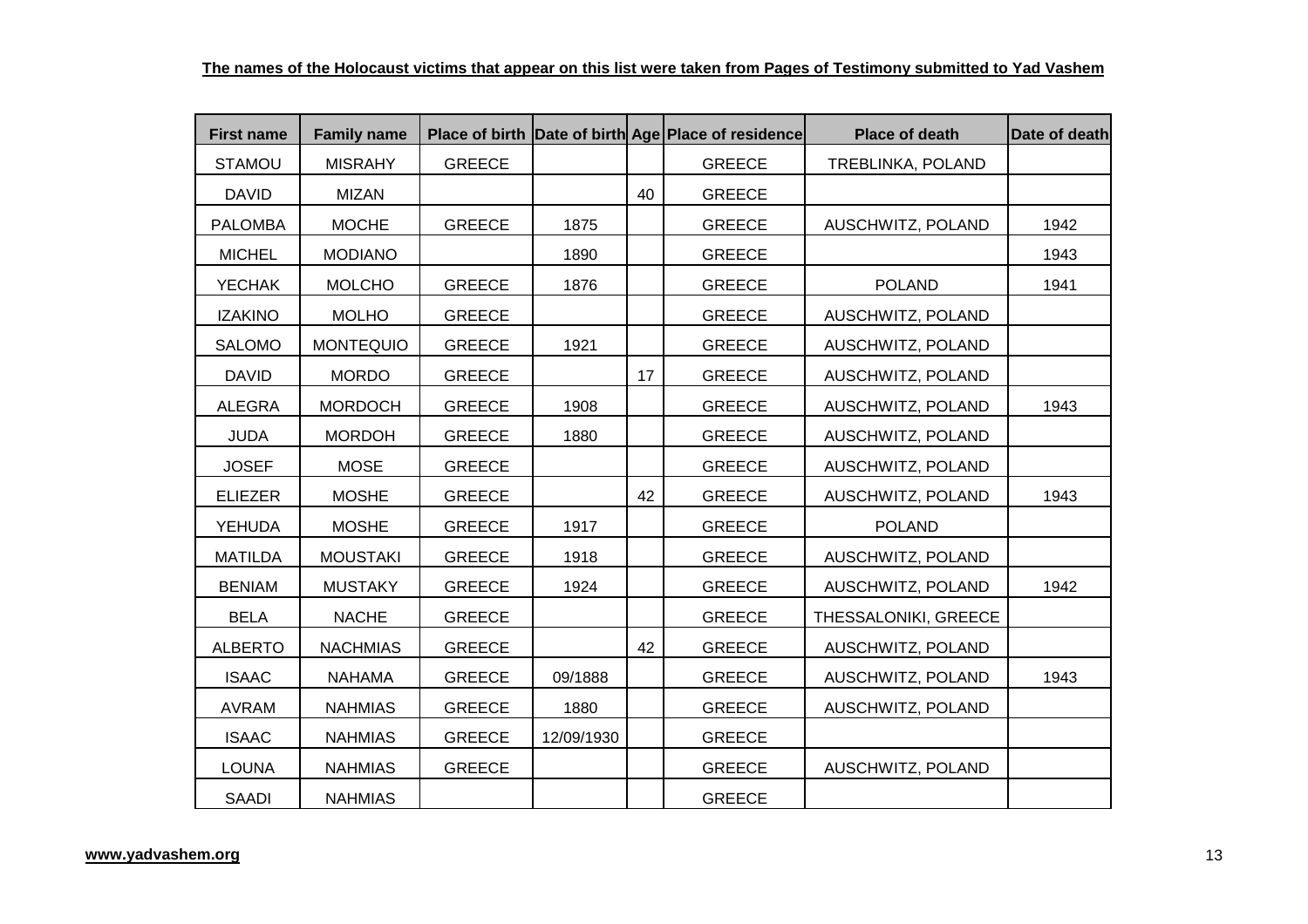| <b>First name</b> | <b>Family name</b> |                |      |    | Place of birth Date of birth Age Place of residence | <b>Place of death</b> | Date of death |
|-------------------|--------------------|----------------|------|----|-----------------------------------------------------|-----------------------|---------------|
| <b>DAWID</b>      | <b>NAHMIJAS</b>    | <b>GREECE</b>  | 1919 |    | <b>GREECE</b>                                       | AUSCHWITZ, POLAND     | 1943          |
| <b>VIRJINI</b>    | <b>NAHMIS</b>      | <b>GREECE</b>  |      | 14 | <b>GREECE</b>                                       | AUSCHWITZ, POLAND     |               |
| <b>JACOO</b>      | <b>NAKMIAS</b>     | <b>GREECE</b>  | 1908 | 34 | <b>GREECE</b>                                       |                       | 1942          |
| <b>RODZINA</b>    | <b>NATAN</b>       | <b>GREECE</b>  |      |    | <b>GREECE</b>                                       | AUSCHWITZ, POLAND     | 1942          |
| <b>JAKOV</b>      | <b>NEGRIN</b>      | <b>GREECE</b>  | 1894 |    | <b>GREECE</b>                                       | AUSCHWITZ, POLAND     |               |
| <b>JENO</b>       | <b>NEUMAN</b>      | <b>HUNGARY</b> | 1875 |    | <b>GREECE</b>                                       | AUSCHWITZ, POLAND     |               |
| <b>BELLA</b>      | <b>NISSIM</b>      | <b>GREECE</b>  |      |    | <b>GREECE</b>                                       | AUSCHWITZ, POLAND     |               |
| <b>SLOMO</b>      | <b>NISSIM</b>      | <b>GREECE</b>  | 1910 |    | <b>GREECE</b>                                       | AUSCHWITZ, POLAND     |               |
| <b>MIRIAM</b>     | <b>OREZA</b>       | <b>GREECE</b>  | 1899 |    | <b>GREECE</b>                                       | THESSALONIKI, GREECE  |               |
| <b>DANIEL</b>     | <b>OZMO</b>        | <b>GREECE</b>  | 1907 |    | <b>GREECE</b>                                       | AUSCHWITZ, POLAND     |               |
| ABRAHAM           | <b>PARDO</b>       | YUGOSLAVIA     | 1893 |    | <b>GREECE</b>                                       |                       | 1943          |
| <b>ISAAC</b>      | <b>PARDO</b>       | YUGOSLAVIA     | 1877 |    | <b>GREECE</b>                                       |                       | 1943          |
| <b>MICHEL</b>     | <b>PARDO</b>       | YUGOSLAVIA     |      |    | <b>GREECE</b>                                       |                       | 1942          |
| <b>SCHLIMO</b>    | <b>PARDO</b>       | <b>GREECE</b>  | 1902 |    | <b>GREECE</b>                                       | AUSCHWITZ, POLAND     |               |
| <b>AVRAM</b>      | <b>PARENTE</b>     | <b>GREECE</b>  | 1913 |    | <b>GREECE</b>                                       | AUSCHWITZ, POLAND     | 1942          |
| <b>JACQUES</b>    | <b>PASSY</b>       | <b>GREECE</b>  |      | 27 | <b>GREECE</b>                                       | AUSCHWITZ, POLAND     |               |
| <b>GRACIA</b>     | <b>PERAHIA</b>     | <b>GREECE</b>  | 1898 | 45 | <b>GREECE</b>                                       | AUSCHWITZ, POLAND     | 1943          |
| LILI              | <b>PERAHIA</b>     | <b>GREECE</b>  | 1918 | 25 | <b>GREECE</b>                                       | <b>POLAND</b>         | 1943          |
| <b>BAROUH</b>     | <b>PERETZ</b>      | <b>GREECE</b>  |      |    | <b>GREECE</b>                                       | <b>POLAND</b>         |               |
| <b>NYSYM</b>      | <b>PESO</b>        |                | 1898 |    | <b>GREECE</b>                                       | AUSCHWITZ, POLAND     | 1942          |
| <b>LEA</b>        | <b>PESSO</b>       | YUGOSLAVIA     |      | 50 | <b>GREECE</b>                                       |                       |               |
| <b>JZHAK</b>      | <b>PETILON</b>     | <b>GREECE</b>  | 1892 |    | <b>GREECE</b>                                       | AUSCHWITZ, POLAND     | 1943          |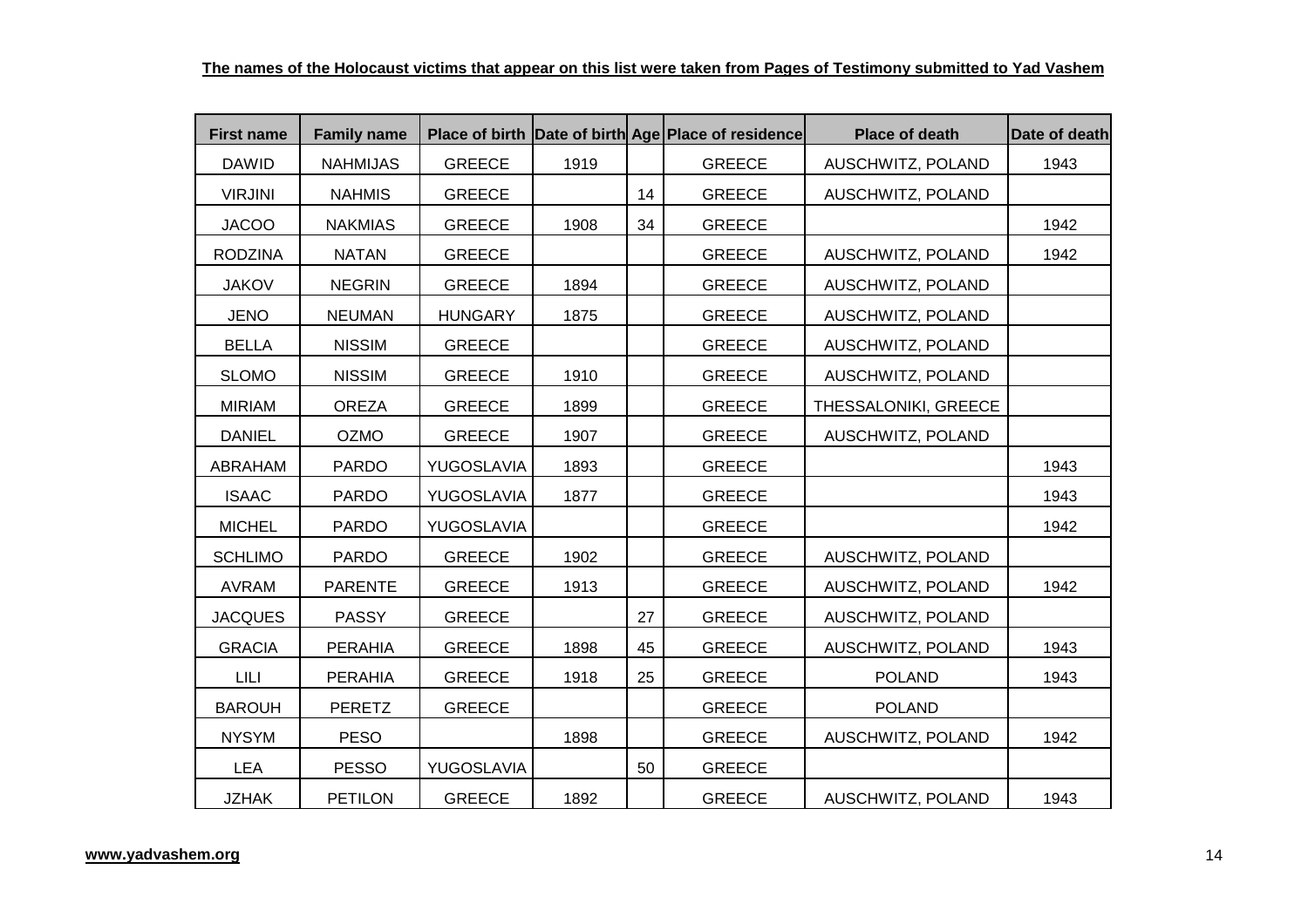| <b>First name</b> | <b>Family name</b> |               |      |    | Place of birth Date of birth Age Place of residence | <b>Place of death</b> | Date of death |
|-------------------|--------------------|---------------|------|----|-----------------------------------------------------|-----------------------|---------------|
| <b>DAVID</b>      | <b>PICHON</b>      |               |      |    | <b>GREECE</b>                                       |                       |               |
| <b>JAQUO</b>      | <b>PICIO</b>       | <b>GREECE</b> | 1918 |    | <b>GREECE</b>                                       | AUSCHWITZ, POLAND     |               |
| SOL               | <b>PICION</b>      | <b>GREECE</b> | 1895 |    | <b>GREECE</b>                                       | AUSCHWITZ, POLAND     |               |
| <b>EMANUEL</b>    | <b>PILO</b>        | <b>GREECE</b> | 1915 | 28 | <b>GREECE</b>                                       | THESSALONIKI, GREECE  | 1943          |
| <b>MIRIAM</b>     | <b>PINCHAS</b>     | <b>GREECE</b> | 1922 |    | <b>GREECE</b>                                       | THESSALONIKI, GREECE  |               |
| <b>JOSEF</b>      | <b>PINHAS</b>      | <b>GREECE</b> | 1890 |    | <b>GREECE</b>                                       |                       |               |
| <b>SIMHA</b>      | <b>PINHAS</b>      | <b>GREECE</b> | 1902 |    | <b>GREECE</b>                                       | AUSCHWITZ, POLAND     |               |
| ABRAAM            | <b>PINTO</b>       | <b>GREECE</b> | 1895 |    | <b>GREECE</b>                                       | AUSCHWITZ, POLAND     | 1943          |
| <b>MATHILDE</b>   | <b>PINTO</b>       | <b>GREECE</b> | 1885 |    | <b>GREECE</b>                                       | AUSCHWITZ, POLAND     | 1943          |
| LAZAR             | <b>PIPANO</b>      | <b>GREECE</b> | 1908 |    | <b>GREECE</b>                                       | AUSCHWITZ, POLAND     | 1943          |
| <b>SABTAI</b>     | <b>PORFETA</b>     | <b>GREECE</b> | 1883 |    | <b>GREECE</b>                                       |                       |               |
| <b>SIMHA</b>      | <b>RAPHAEL</b>     | <b>GREECE</b> | 1898 |    | <b>GREECE</b>                                       | AUSCHWITZ, POLAND     |               |
| <b>MOISE</b>      | <b>RECANATI</b>    | <b>GREECE</b> | 1905 |    | <b>GREECE</b>                                       |                       |               |
| <b>CAROLINE</b>   | <b>REVAH</b>       | <b>GREECE</b> |      |    | <b>GREECE</b>                                       | AUSCHWITZ, POLAND     |               |
| <b>KLARA</b>      | <b>ROCA</b>        | <b>GREECE</b> | 1911 |    | <b>GREECE</b>                                       |                       |               |
| <b>RASHEL</b>     | <b>ROMANO</b>      | <b>GREECE</b> | 1905 |    | <b>GREECE</b>                                       |                       | 1941          |
| <b>CLARA</b>      | ROMI               | <b>GREECE</b> |      |    | <b>GREECE</b>                                       | TREBLINKA, POLAND     |               |
| ABRAHAM           | <b>ROSALES</b>     |               |      | 38 | <b>GREECE</b>                                       | AUSCHWITZ, POLAND     | 1943          |
| <b>ISAAC</b>      | <b>ROUSSO</b>      | <b>GREECE</b> |      | 44 | <b>GREECE</b>                                       | AUSCHWITZ, POLAND     | 1943          |
| <b>JACOB</b>      | <b>ROUSSOS</b>     | <b>GREECE</b> |      | 15 | <b>GREECE</b>                                       |                       |               |
| <b>DEZI</b>       | <b>RUSO</b>        | <b>GREECE</b> | 1918 |    | <b>GREECE</b>                                       |                       |               |
| <b>DONA</b>       | <b>RUSSU</b>       | <b>GREECE</b> | 1920 |    | <b>GREECE</b>                                       | AUSCHWITZ, POLAND     | 1942          |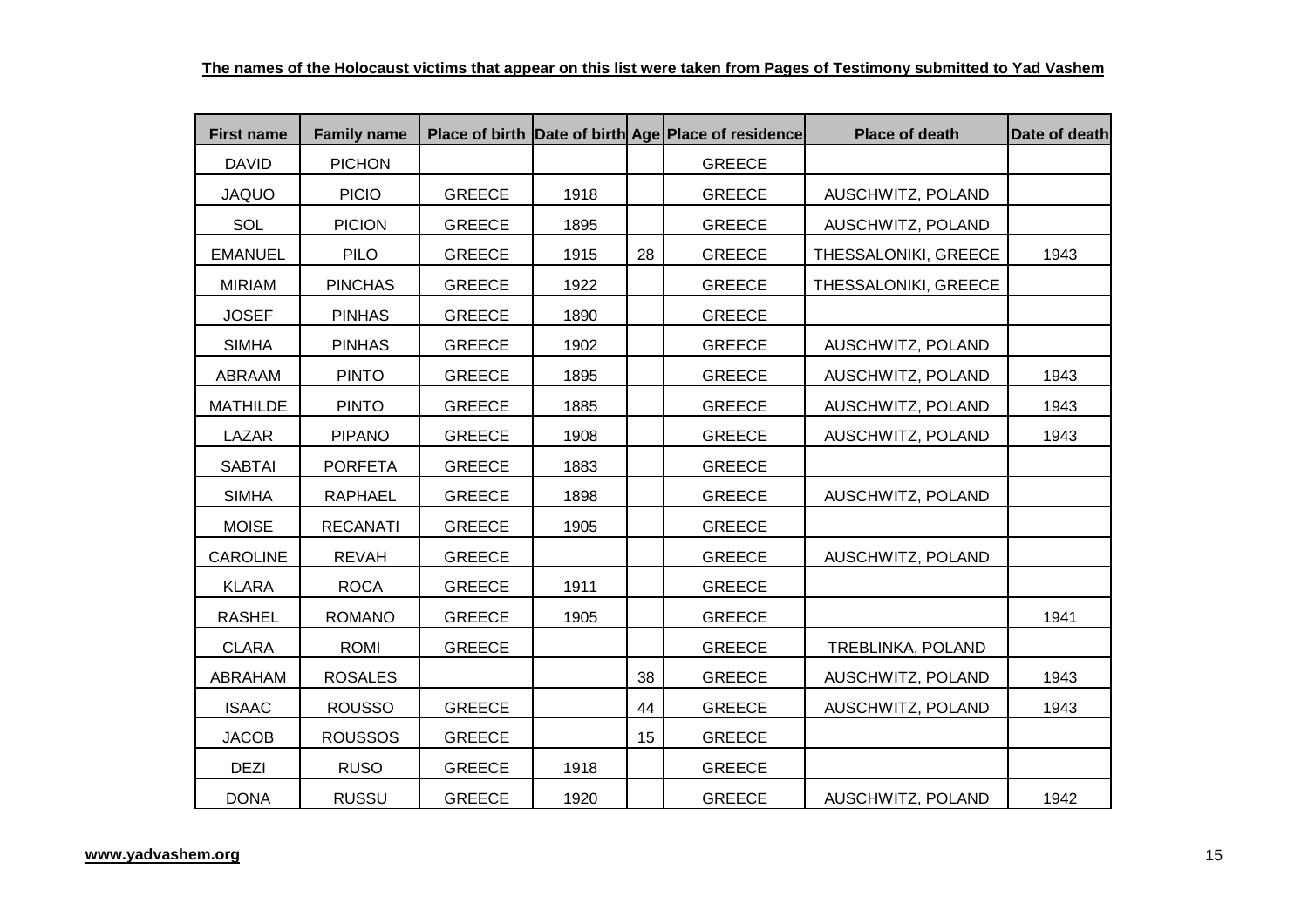| <b>First name</b> | <b>Family name</b> |               |      |              | Place of birth Date of birth Age Place of residence | <b>Place of death</b> | Date of death |
|-------------------|--------------------|---------------|------|--------------|-----------------------------------------------------|-----------------------|---------------|
| <b>JACOV</b>      | <b>SABA</b>        | <b>GREECE</b> |      | $\mathbf{0}$ | <b>GREECE</b>                                       | AUSCHWITZ, POLAND     |               |
| <b>ISAAC</b>      | SABETAY            |               |      | 54           | <b>GREECE</b>                                       |                       |               |
| <b>MOISE</b>      | <b>SADICARIO</b>   | <b>GREECE</b> | 1915 | 28           | <b>GREECE</b>                                       | AUSCHWITZ, POLAND     | 1943          |
| YAQUO             | <b>SAIAS</b>       | <b>GREECE</b> | 1905 |              | <b>GREECE</b>                                       | AUSCHWITZ, POLAND     |               |
| <b>DAWID</b>      | <b>SALEM</b>       | <b>GREECE</b> | 1914 |              | <b>GREECE</b>                                       | AUSCHWITZ, POLAND     | 1943          |
| <b>BIENVENIDE</b> | <b>SALOM</b>       | <b>GREECE</b> | 1890 |              | <b>GREECE</b>                                       |                       |               |
| <b>ALFRED</b>     | <b>SALTIEL</b>     | <b>GREECE</b> | 1920 | 23           | <b>GREECE</b>                                       | AUSCHWITZ, POLAND     | 1943          |
| <b>DIZI</b>       | <b>SALTIEL</b>     | <b>GREECE</b> | 1927 | 16           | <b>GREECE</b>                                       |                       | 1943          |
| <b>ISIDOR</b>     | <b>SALTIEL</b>     | <b>GREECE</b> | 1900 |              | <b>GREECE</b>                                       |                       | 1943          |
| <b>SARA</b>       | <b>SALTIEL</b>     | <b>GREECE</b> | 1924 | 18           | <b>GREECE</b>                                       |                       | 1942          |
| <b>ALEGRE</b>     | SAMAREL            | <b>GREECE</b> |      |              | <b>GREECE</b>                                       | TREBLINKA, POLAND     |               |
| <b>SARAH</b>      | <b>SAMUEL</b>      | <b>GREECE</b> |      |              | <b>GREECE</b>                                       | AUSCHWITZ, POLAND     |               |
| <b>LOUCHA</b>     | <b>SAPORTA</b>     | <b>GREECE</b> | 1905 |              | <b>GREECE</b>                                       | AUSCHWITZ, POLAND     | 1943          |
| <b>ITSHAK</b>     | <b>SARAGOUSSI</b>  | <b>GREECE</b> |      | 9            | <b>GREECE</b>                                       | TREBLINKA, POLAND     |               |
| <b>MARCHO</b>     | <b>SARDAS</b>      | <b>GREECE</b> |      | $\mathbf{0}$ | <b>GREECE</b>                                       | AUSCHWITZ, POLAND     |               |
| <b>MARTA</b>      | <b>SARFATI</b>     | <b>GREECE</b> | 1931 |              | <b>GREECE</b>                                       | AUSCHWITZ, POLAND     | 1943          |
| <b>MATEO</b>      | <b>SARFATTI</b>    | <b>GREECE</b> |      | 35           | <b>GREECE</b>                                       | AUSCHWITZ, POLAND     |               |
| <b>DUDU</b>       | <b>SASBON</b>      | <b>GREECE</b> | 1890 |              | <b>GREECE</b>                                       | AUSCHWITZ, POLAND     |               |
| <b>LUCIE</b>      | SASSON             | <b>GREECE</b> | 1904 |              | <b>GREECE</b>                                       | AUSCHWITZ, POLAND     | 1943          |
| <b>DZIENI</b>     | <b>SCIAKY</b>      | <b>GREECE</b> |      |              | <b>GREECE</b>                                       | THESSALONIKI, GREECE  | 1942          |
| <b>ISAAC</b>      | <b>SEGURA</b>      | <b>GREECE</b> |      | 40           | <b>GREECE</b>                                       |                       |               |
| <b>DELISIA</b>    | <b>SENIOR</b>      | <b>GREECE</b> | 1880 |              | <b>GREECE</b>                                       | AUSCHWITZ, POLAND     | 1941          |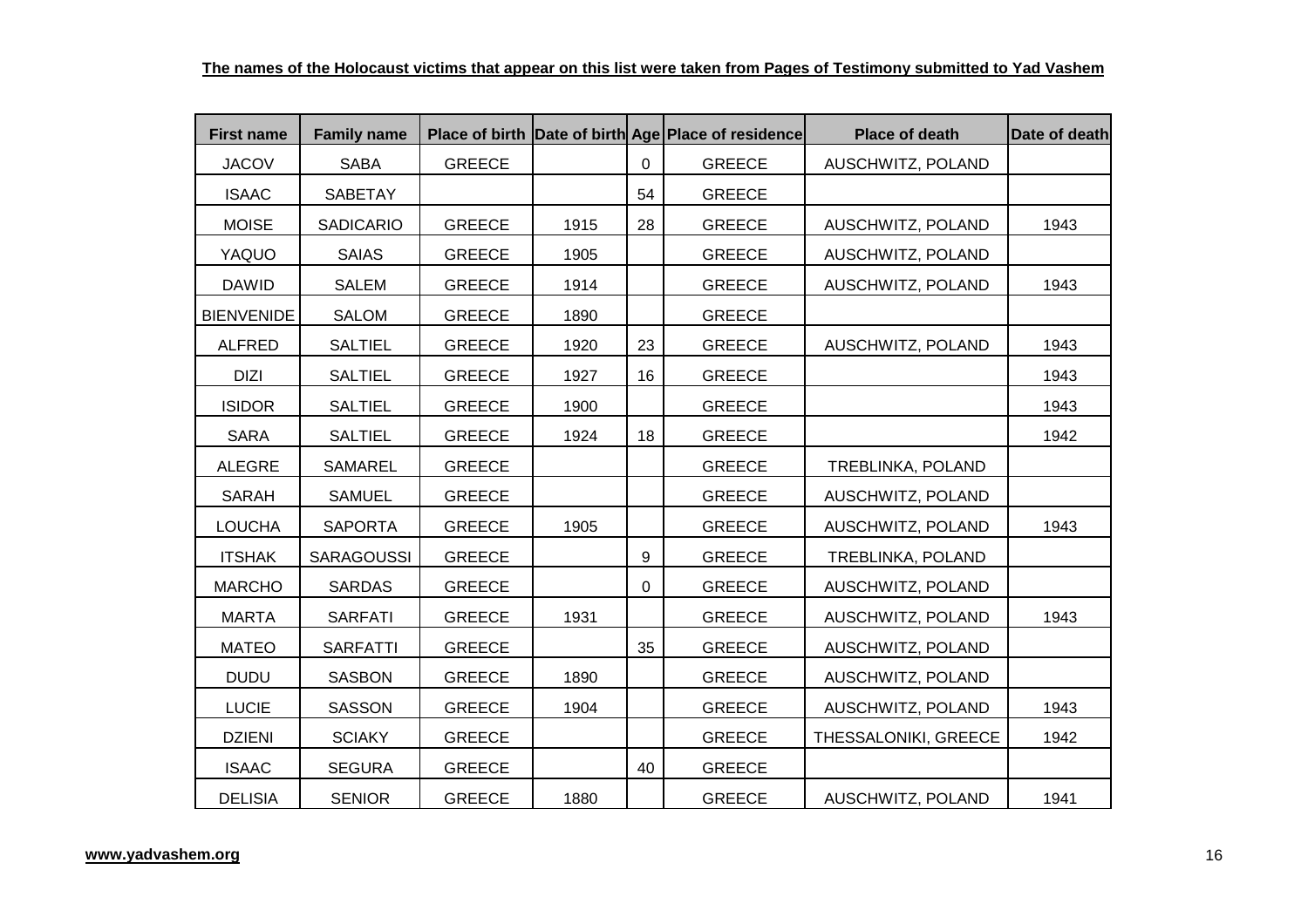| <b>First name</b> | <b>Family name</b> |               |      |                | Place of birth Date of birth Age Place of residence | <b>Place of death</b> | Date of death |
|-------------------|--------------------|---------------|------|----------------|-----------------------------------------------------|-----------------------|---------------|
| <b>SAUL</b>       | <b>SENOR</b>       | <b>GREECE</b> | 1915 |                | <b>GREECE</b>                                       | AUSCHWITZ, POLAND     |               |
| <b>MIRIAM</b>     | <b>SEVI</b>        | <b>GREECE</b> | 1941 |                | <b>GREECE</b>                                       | <b>GERMANY</b>        | 1943          |
| LEVY              | <b>SHAKI</b>       | <b>GREECE</b> |      |                | <b>GREECE</b>                                       | AUSCHWITZ, POLAND     | 1943          |
| <b>YOSEPH</b>     | <b>SHEVAH</b>      | <b>GREECE</b> | 1898 | 45             | <b>GREECE</b>                                       |                       |               |
| <b>DOUDOUN</b>    | <b>SHIMSHI</b>     | <b>GREECE</b> | 1899 | 44             | <b>GREECE</b>                                       | AUSCHWITZ, POLAND     | 1943          |
| <b>MOSHE</b>      | <b>SHUKHAMI</b>    | <b>GREECE</b> | 1898 | 45             | <b>GREECE</b>                                       | AUSCHWITZ, POLAND     | 1943          |
| <b>DUDUN</b>      | <b>SIMCHA</b>      | <b>GREECE</b> |      |                | <b>GREECE</b>                                       | AUSCHWITZ, POLAND     | 1943          |
| <b>DJAMILA</b>    | <b>SINY</b>        | <b>GREECE</b> |      | $6\phantom{1}$ | <b>GREECE</b>                                       | AUSCHWITZ, POLAND     |               |
| <b>MARIETTA</b>   | <b>SION</b>        |               |      |                | <b>GREECE</b>                                       |                       |               |
| <b>OVADIA</b>     | <b>SIURTC</b>      | <b>GREECE</b> | 1912 |                | <b>GREECE</b>                                       | AUSCHWITZ, POLAND     | 1942          |
| <b>DAVID</b>      | SIWI               | <b>GREECE</b> | 1890 |                | <b>GREECE</b>                                       | AUSCHWITZ, POLAND     |               |
| <b>MOSE</b>       | <b>SOHAMI</b>      | <b>GREECE</b> | 1890 |                | GREECE                                              | AUSCHWITZ, POLAND     |               |
| <b>SARA</b>       | <b>SOTTO</b>       | <b>GREECE</b> | 1890 |                | <b>GREECE</b>                                       | AUSCHWITZ, POLAND     |               |
| <b>DAWID</b>      | <b>STROMSA</b>     | <b>GREECE</b> | 1919 |                | <b>GREECE</b>                                       |                       |               |
| <b>MOSZE</b>      | <b>STRUMSA</b>     | <b>GREECE</b> | 1906 |                | <b>GREECE</b>                                       | THESSALONIKI, GREECE  |               |
| <b>ARON</b>       | <b>SULA</b>        | YUGOSLAVIA    | 1921 |                | <b>GREECE</b>                                       | MALKINIA, POLAND      |               |
| <b>DIAMANTA</b>   | <b>SZALTIEL</b>    | <b>GREECE</b> |      |                | <b>GREECE</b>                                       |                       |               |
| <b>KLARA</b>      | <b>SZLOMO</b>      | <b>GREECE</b> | 1900 |                | <b>GREECE</b>                                       | THESSALONIKI, GREECE  | 1943          |
| <b>KLARA</b>      | <b>TABOH</b>       | <b>GREECE</b> | 1911 |                | <b>GREECE</b>                                       | <b>POLAND</b>         | 1942          |
| <b>DONA</b>       | <b>TALVI</b>       | <b>GREECE</b> |      |                | <b>GREECE</b>                                       | AUSCHWITZ, POLAND     | 1943          |
| ZAK               | <b>TAZARTES</b>    | <b>GREECE</b> |      |                | <b>GREECE</b>                                       | AUSCHWITZ, POLAND     |               |
| <b>JOSE</b>       | <b>TCHIMINO</b>    | <b>GREECE</b> |      |                | <b>GREECE</b>                                       | TREBLINKA, POLAND     |               |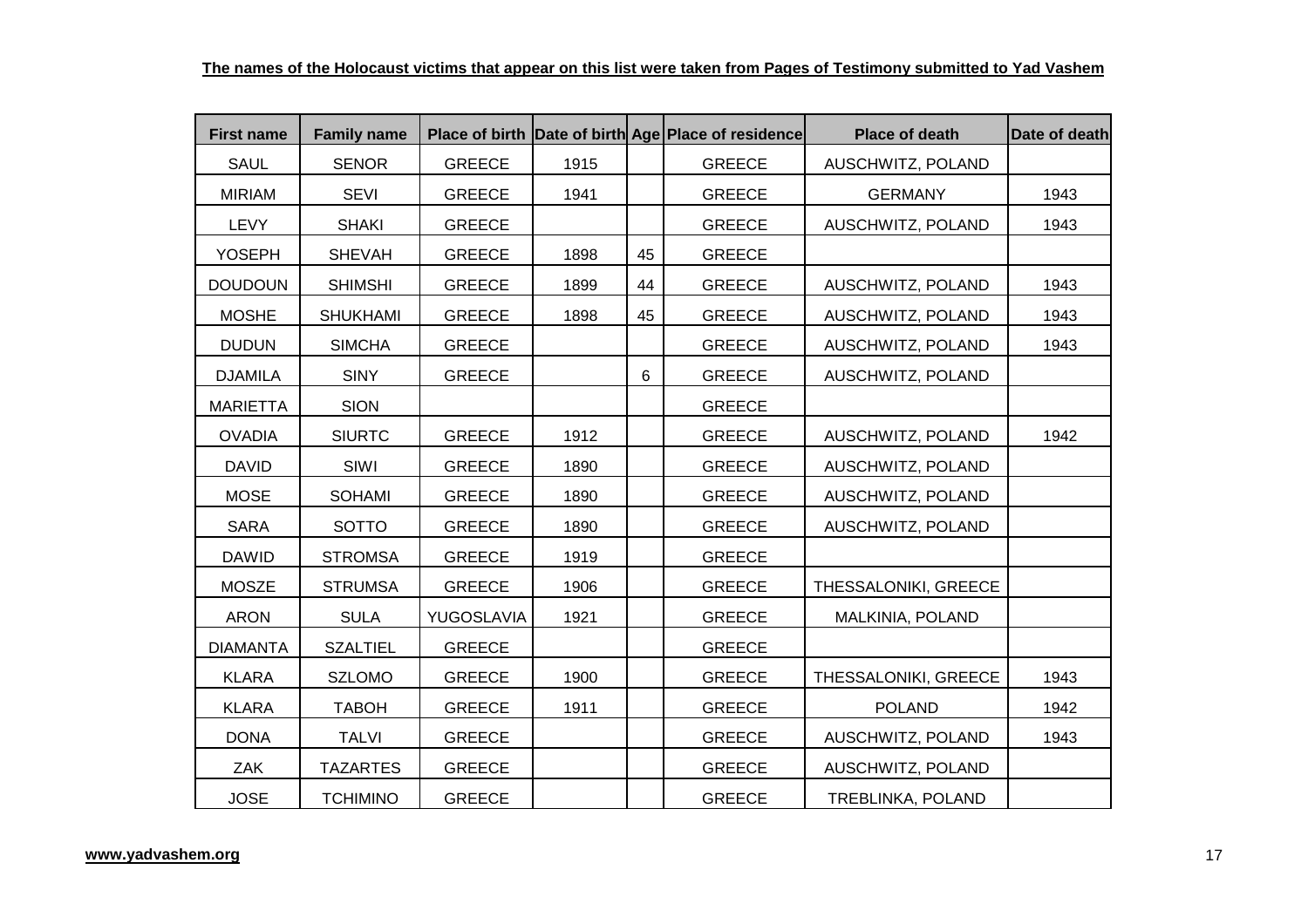| <b>First name</b> | <b>Family name</b> |               |      |    | Place of birth Date of birth Age Place of residence | <b>Place of death</b> | Date of death |
|-------------------|--------------------|---------------|------|----|-----------------------------------------------------|-----------------------|---------------|
| <b>HASKIA</b>     | <b>TERMIN</b>      |               |      |    | <b>GREECE</b>                                       |                       |               |
| <b>DUDUN</b>      | <b>TEVAH</b>       | <b>GREECE</b> |      |    | <b>GREECE</b>                                       | AUSCHWITZ, POLAND     |               |
| <b>MATIKA</b>     | <b>THICO</b>       | <b>GREECE</b> |      | 25 | <b>GREECE</b>                                       | AUSCHWITZ, POLAND     |               |
| <b>SABTAY</b>     | <b>THOREZ</b>      | <b>GREECE</b> | 1920 |    | <b>GREECE</b>                                       | AUSCHWITZ, POLAND     |               |
| <b>MOSCHE</b>     | <b>TORRES</b>      | <b>GREECE</b> |      | 53 | <b>GREECE</b>                                       | AUSCHWITZ, POLAND     |               |
| <b>FLORA</b>      | <b>TSRFATI</b>     | <b>GREECE</b> | 1890 |    | <b>GREECE</b>                                       | AUSCHWITZ, POLAND     | 1942          |
| <b>ESTER</b>      | <b>URIEL</b>       | <b>GREECE</b> | 1903 | 40 | <b>GREECE</b>                                       | AUSCHWITZ, POLAND     | 1943          |
| <b>ICHAK</b>      | <b>UZIEL</b>       |               |      | 23 | <b>GREECE</b>                                       |                       |               |
| <b>DONNA</b>      | <b>VARSANO</b>     | <b>GREECE</b> |      | 18 | <b>GREECE</b>                                       | AUSCHWITZ, POLAND     | 1943          |
| <b>ISIDOR</b>     | VARSANO            |               |      |    | <b>GREECE</b>                                       |                       |               |
| <b>BARUH</b>      | <b>VENEZIA</b>     | <b>GREECE</b> | 1900 |    | <b>GREECE</b>                                       | AUSCHWITZ, POLAND     |               |
| <b>SABATINO</b>   | <b>VITALE</b>      | <b>GREECE</b> |      |    | <b>GREECE</b>                                       | AUSCHWITZ, POLAND     |               |
| <b>SABETAY</b>    | <b>WEISSI</b>      | <b>GREECE</b> | 1919 |    | <b>GREECE</b>                                       | AUSCHWITZ, POLAND     |               |
| <b>ALLEGRA</b>    | <b>XXXXX</b>       | <b>GREECE</b> | 1907 | 36 | <b>GREECE</b>                                       | AUSCHWITZ, POLAND     | 1943          |
| <b>LUCIE</b>      | <b>XXXXX</b>       | <b>GREECE</b> |      | 33 | <b>GREECE</b>                                       |                       |               |
| <b>MATIKA</b>     | <b>XXXXX</b>       | <b>GREECE</b> |      |    | <b>GREECE</b>                                       |                       | 1943          |
| <b>ADELA</b>      | <b>YAHEL</b>       |               |      |    | <b>GREECE</b>                                       |                       |               |
| <b>BOULISSA</b>   | <b>YEOCHOUA</b>    | <b>GREECE</b> |      |    | <b>GREECE</b>                                       | TREBLINKA, POLAND     |               |
| <b>DANIEL</b>     | YONATAN            |               |      |    | <b>GREECE</b>                                       |                       |               |
| <b>ISHAK</b>      | <b>ZADOK</b>       | <b>GREECE</b> | 1890 |    | <b>GREECE</b>                                       | AUSCHWITZ, POLAND     | 1943          |
| <b>LUNA</b>       | <b>ZARA</b>        | <b>GREECE</b> | 1873 |    | <b>GREECE</b>                                       | AUSCHWITZ, POLAND     |               |
| <b>GILDA</b>      | <b>ZERAYA</b>      | <b>GREECE</b> | 1925 | 18 | <b>GREECE</b>                                       | AUSCHWITZ, POLAND     | 1943          |